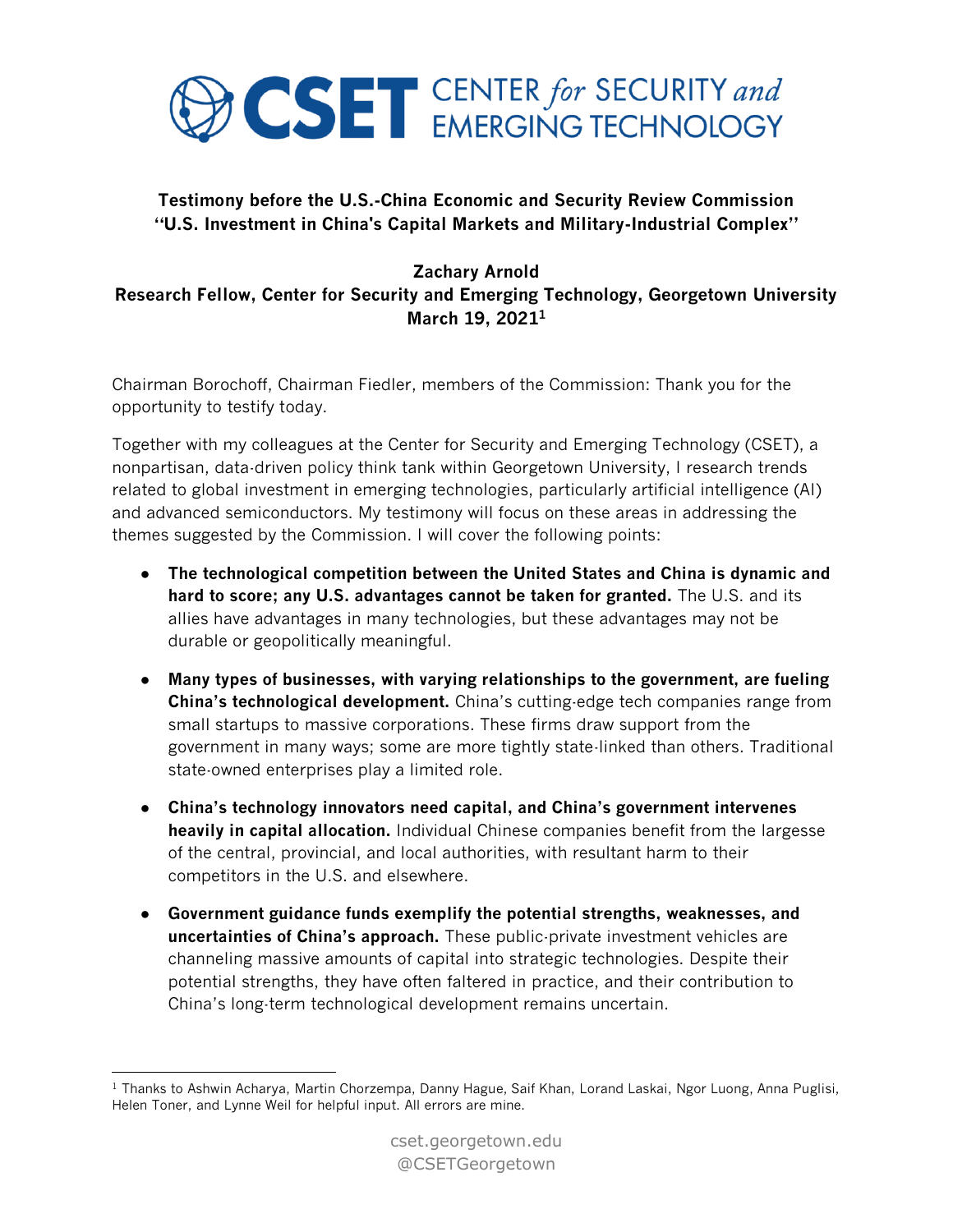- **Foreign investors are active in China's technology sector, but they are not central players.** Capital, particularly American capital, is not currently a limiting factor in China's technology industry. Chinese tech firms depend more on other types of foreign inputs, such as expertise.
- **U.S. restrictions on investment on mainland China exchanges are unlikely to meaningfully affect the state of play.** China's technology strategy doesn't depend on these capital flows. Broader investment restrictions might have more impact, but would risk significant collateral damage to American investors.
- **Any U.S. restrictions on investment in China should be multilateral, better informed, and part of a broader strategy to maintain the technological advantage of the United States and its democratic allies.** Investment restrictions may have a role to play, if well targeted and coordinated with allies. However, shoring up U.S. advantages in human capital and other domains would probably have a greater impact.

# **The technological competition between the United States and China is dynamic and hard to score; any U.S. advantages cannot be taken for granted**

Any appraisal of China's technological competitiveness should begin by acknowledging that we have incomplete, uncertain information about Chinese science and technology. In recent years, China has moved surprisingly fast in domains from genomic editing to military aviation.<sup>2</sup> The Chinese government has also invested heavily in monitoring, acquiring, and adapting scientific and technological advances in the United States and other countries. The United States has made no similar effort, and as a result, we lack insight into many aspects of China's technological enterprise.<sup>3</sup> Our understanding of China's defense-related technological development is especially limited. The Chinese government is notoriously opaque about military matters, and any relevant information published in the open tends to be in Chinese-language outlets that often go untranslated.

This uncertainty notwithstanding, experts believe that the United States and its allies currently enjoy an advantage in many technologies relevant to defense and national security.<sup>4</sup>

<sup>&</sup>lt;sup>2</sup> Jon Cohen and Nirja Desai, "With its CRISPR revolution, China becomes a world leader in genome editing," *Science*, August 2, 2019, [https://www.sciencemag.org/news/2019/08/its-crispr-revolution-china-becomes-world](https://www.sciencemag.org/news/2019/08/its-crispr-revolution-china-becomes-world-leader-genome-editing)[leader-genome-editing](https://www.sciencemag.org/news/2019/08/its-crispr-revolution-china-becomes-world-leader-genome-editing); Liu Zhen, "China military's landmark J-20 stealth fighter started a decade of modernisation," *South China Morning Post*, January 31, 2021, [https://www.scmp.com/news/china/military/article/3119615/china-militarys-landmark-j-20-stealth-fighter-](https://www.scmp.com/news/china/military/article/3119615/china-militarys-landmark-j-20-stealth-fighter-started-decade)

[started-decade.](https://www.scmp.com/news/china/military/article/3119615/china-militarys-landmark-j-20-stealth-fighter-started-decade)

<sup>3</sup> William Hannas and Huey-Meei Chang, *China's STI Operations: Monitoring Foreign Science and Technology Through Open Sources* (Center for Security and Emerging Technology, January 2021), [https://cset.georgetown.edu/research/chinas-sti-operations/.](https://cset.georgetown.edu/research/chinas-sti-operations/)

<sup>4</sup> See, e.g., the USCC testimony of Jeffrey Ding (June 7, 2019) (discussing artificial intelligence); Andrea Gilli and Mauro Gilli, "Why China Has Not Caught Up Yet: Military-Technological Superiority and the Limits of Imitation, Reverse Engineering, and Cyber Espionage," *International Security*, vol. 43, no. 3, p. 141, [https://www.mitpressjournals.org/doi/full/10.1162/isec\\_a\\_00337.](https://www.mitpressjournals.org/doi/full/10.1162/isec_a_00337)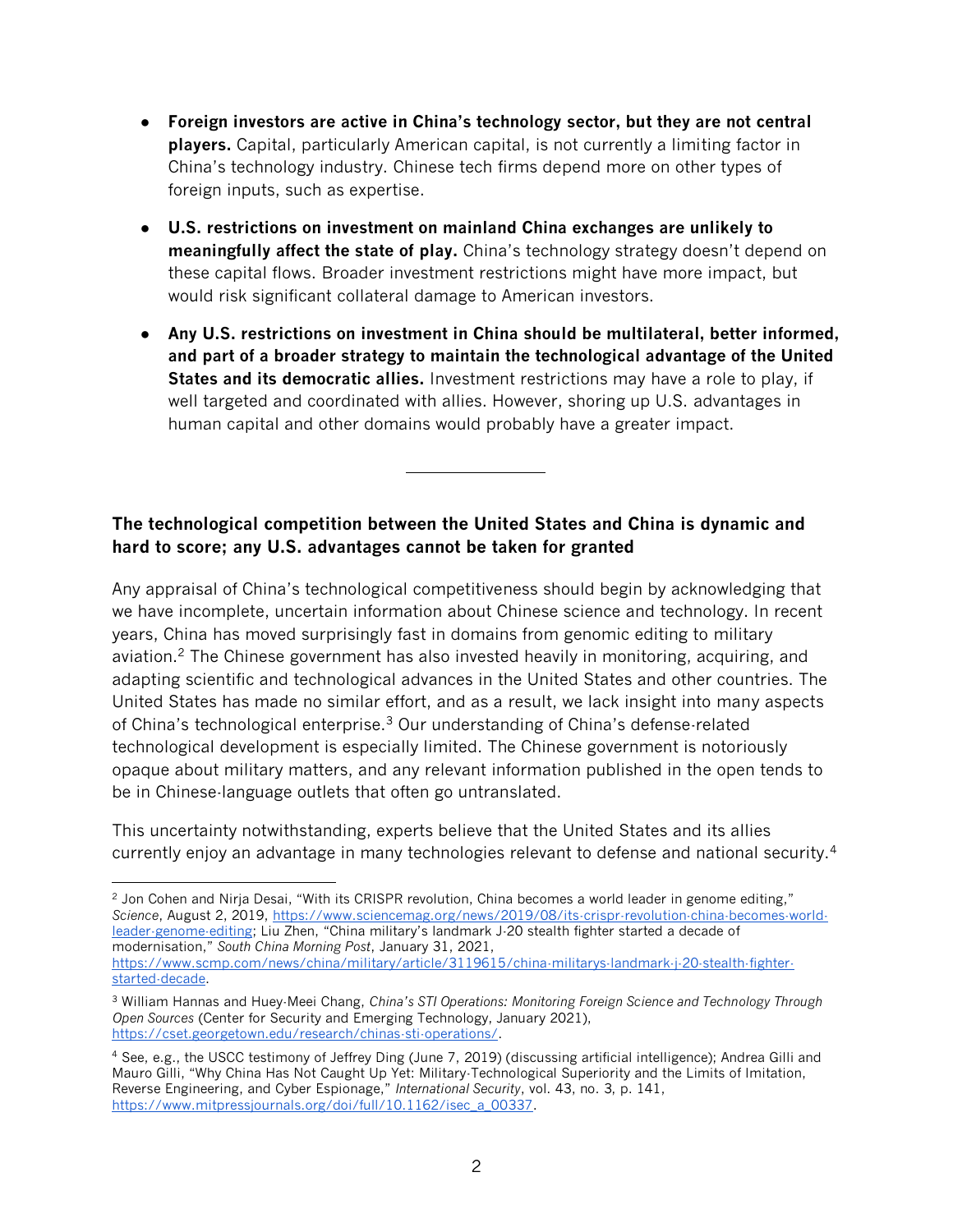This advantage is greatest, and probably most durable, in areas where implicit "know-how" and accumulated human capital are most important, and in areas where incumbency confers a large advantage (for example, through the existence of natural monopolies), making it hard for Chinese entrants to catch up.<sup>5</sup> Examples include high-end semiconductors, semiconductor manufacturing equipment, and turbofan engines.<sup>6</sup> The U.S. advantage over China in "breakthrough" fundamental research is also widely acknowledged in both nations, though its strategic relevance is debated.<sup>7</sup> Areas of probable Chinese advantage, or at least rough parity, include facial recognition and materials science.<sup>8</sup>

However, this type of scorekeeping leaves out key dimensions of the technological competition between China and the United States. In fact, even if China's technology trailed America's across the board, America still might not have a significant military or geopolitical advantage.

First, emerging technologies evolve quickly and unpredictably. National leads in any particular technology may evaporate, or be made irrelevant. For instance, Chinese companies' cutting-edge facial recognition systems use deep learning techniques that emerged into widespread use only a few years ago.<sup>9</sup> In this dynamic environment, China will have opportunities to "leapfrog" to the cutting edge in many sectors, and it intends to seize them.<sup>10</sup> Continued U.S. leadership will depend on our ability to cultivate a robust innovation ecosystem that stays one step ahead.

Second, the key technologies of our era involve complex combinations of many different inputs. Rarely, if ever, does a single nation or firm control all of these inputs. This means even America's greatest technological advantages are rooted in interactions with many other countries, China prominent among them. Today, American pharmaceutical companies use Chinese-manufactured ingredients, Silicon Valley's tech giants open labs in China and around the world to access the talented researchers they need, and U.S. semiconductor firms depend on revenue from Chinese markets to fund costly research into cutting-edge computer chips. These exchanges provide the United States important benefits, but they also create

<sup>5</sup> See generally Andrea Gilli and Mauro Gilli, "Why China Has Not Caught Up Yet: Military-Technological Superiority and the Limits of Imitation, Reverse Engineering, and Cyber Espionage," *International Security*, vol. 43, no. 3, p. 141, [https://www.mitpressjournals.org/doi/full/10.1162/isec\\_a\\_00337.](https://www.mitpressjournals.org/doi/full/10.1162/isec_a_00337)

<sup>6</sup> See id. at 182-84; Saif M. Khan, *The Semiconductor Supply Chain: Assessing National Competitiveness* (Center for Security and Emerging Technology, January 2021), [https://cset.georgetown.edu/research/the-semiconductor](https://cset.georgetown.edu/research/the-semiconductor-supply-chain/)[supply-chain/.](https://cset.georgetown.edu/research/the-semiconductor-supply-chain/)

<sup>7</sup> See William Hannas and Huey-Meei Chang, *China's Access to Foreign AI Technology: An Assessment* (Center for Security and Emerging Technology, September 2019), 7-8, [https://cset.georgetown.edu/research/chinas-access](https://cset.georgetown.edu/research/chinas-access-to-foreign-ai-technology/)[to-foreign-ai-technology/.](https://cset.georgetown.edu/research/chinas-access-to-foreign-ai-technology/)

<sup>8</sup> See, e.g., Lauren Dudley, "China's Ubiquitous Facial Recognition Tech Sparks Privacy Backlash," *The Diplomat*, March 7, 2020, [https://thediplomat.com/2020/03/chinas-ubiquitous-facial-recognition-tech-sparks-privacy](https://thediplomat.com/2020/03/chinas-ubiquitous-facial-recognition-tech-sparks-privacy-backlash/)[backlash/](https://thediplomat.com/2020/03/chinas-ubiquitous-facial-recognition-tech-sparks-privacy-backlash/); Sarah O'Meara, "Materials science is helping to transform China into a high-tech economy," *Nature*, March 20, 2019, [https://www.nature.com/articles/d41586-019-00885-5.](https://www.nature.com/articles/d41586-019-00885-5)

<sup>9</sup> See generally Dave Gershgorn, "The data that transformed AI research—and possibly the world," *Quartz*, July 26, 2017, [https://qz.com/1034972/the-data-that-changed-the-direction-of-ai-research-and-possibly-the-world/.](https://qz.com/1034972/the-data-that-changed-the-direction-of-ai-research-and-possibly-the-world/)

<sup>10</sup> Lauren Dudley, "China's Quest for Self-Reliance in the Fourteenth Five-Year Plan," *CFR Net Politics*, March 8, 2021, [https://www.cfr.org/blog/chinas-quest-self-reliance-fourteenth-five-year-plan.](https://www.cfr.org/blog/chinas-quest-self-reliance-fourteenth-five-year-plan)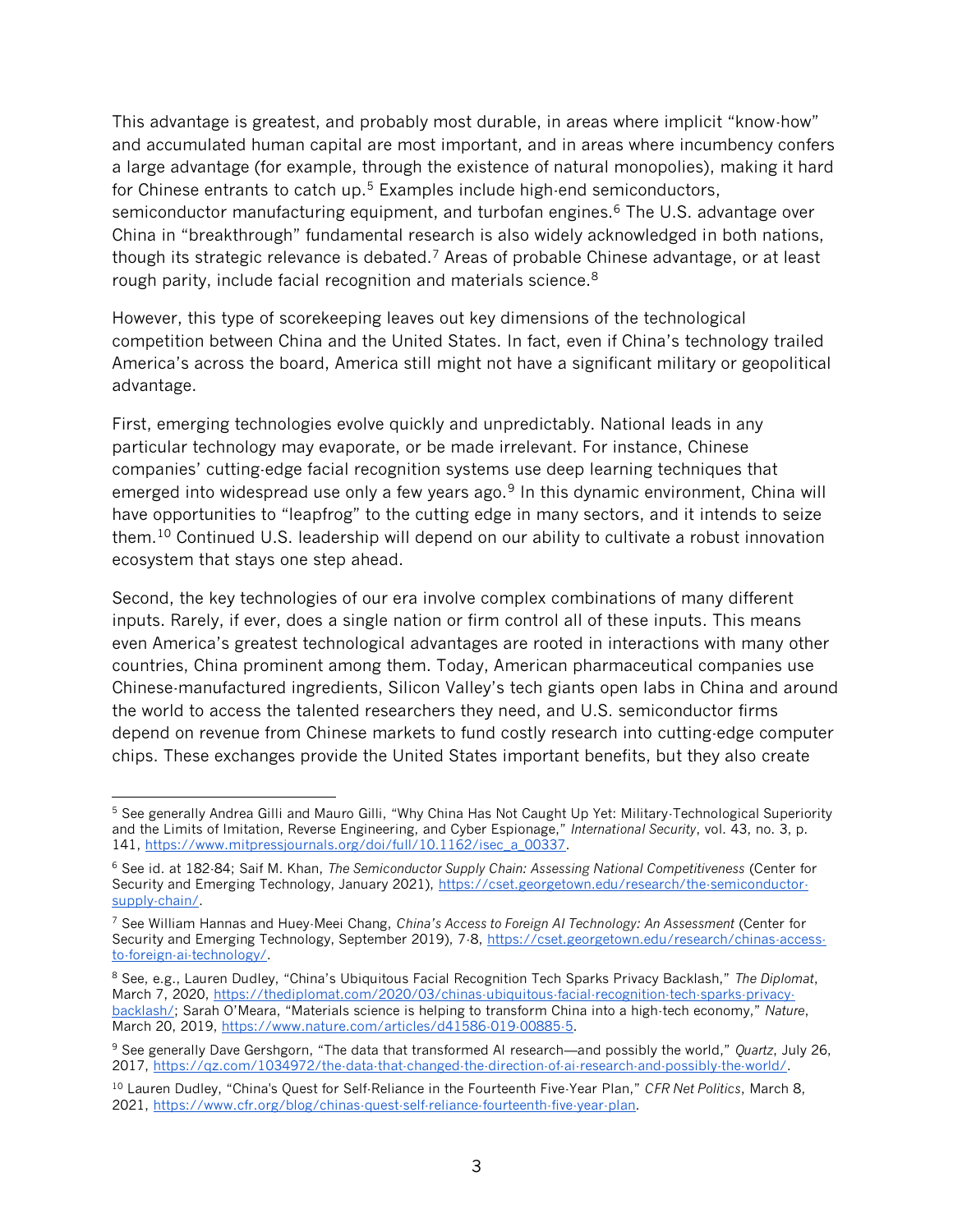vulnerabilities and potential chokepoints. America may have a technological advantage in the sense that its medicines, software, and computer chips are currently better than their Chinese competitors, but in an interdependent world, the geopolitical impact of this advantage may be limited. Chinese policymakers understand this, and have encouraged and manipulated interdependence in key domains in order to build their leverage.

Third, many, if not most, of today's emerging and strategic technologies must be adapted from commercial to defense use, adding another tricky dimension to the question of technological advantage. Former Secretary of Defense Ashton Carter put it bluntly: "all technology of consequence for protecting our people, and all technology of any consequence at all, [once] came from the United States and came from within the walls of government. Those days are irrevocably lost. . . . [now] I've got to go outside the Pentagon no matter what."<sup>11</sup> America may boast the world's most innovative technologies, but if the government and military can't effectively acquire, adapt and deploy them, the national defense won't benefit. For its part, though some aspects of its "military-civil fusion" efforts are easily exaggerated, China has shown signs of being able to rapidly field new defense platforms and commandeer its nominally private sector for state purposes.<sup>12</sup> If it can generalize and extend these capabilities, and nurture other connections between the defense sector and marketoriented innovators, China could benefit enormously.

In short, America may currently lead China in many technologies, but these leads are not necessarily durable or consequential. America's geopolitical advantage will turn not only on the sophistication of our technologies, but also on the continuing vibrance of our broader innovation system, the nature and extent of our technological interdependence with China and other nations, and our ability to move commercial technologies into the public sector.

### **Many types of businesses, with varying relationships to the government, are fueling China's technological development**

China's technology sector is diverse. Traditional state-owned enterprises (SOEs), the leaders in earlier phases of China's industrialization, play a less significant role than they once did. They still have a large footprint in China's broader economy, and remain dominant in some sectors, including sectors directly related to China's military, such as aircraft and nuclear science. But in many other emerging technologies, the commercial sector has taken the lead. Academic researchers, market experts, and technologists agree that SOEs tend to be less active at the cutting edge - though there are exceptions, and state-owned firms continue to

<sup>12</sup> See, e.g., William Greenwalt and Dan Patt, *Competing in Time: Ensuring Capability Advantage and Mission Success through Adaptable Resource Allocation* (Hudson Institute, February 25, 2021), 36, [https://www.hudson.org/research/16717-competing-in-time-ensuring-capability-advantage-and-mission-success](https://www.hudson.org/research/16717-competing-in-time-ensuring-capability-advantage-and-mission-success-through-adaptable-resource-allocation)[through-adaptable-resource-allocation](https://www.hudson.org/research/16717-competing-in-time-ensuring-capability-advantage-and-mission-success-through-adaptable-resource-allocation); Zach Dorfman, "Tech Giants Are Giving China a Vital Edge in Espionage," *Foreign Policy*, December 23, 2020, [https://foreignpolicy.com/2020/12/23/china-tech-giants-process-stolen-data](https://foreignpolicy.com/2020/12/23/china-tech-giants-process-stolen-data-spy-agencies/)[spy-agencies/.](https://foreignpolicy.com/2020/12/23/china-tech-giants-process-stolen-data-spy-agencies/) On military-civil fusion, see Elsa B. Kania and Lorand Laskai, *Myths and Realities of China's Military-Civil Fusion Strategy* (Center for a New American Security, January 28, 2021), [https://www.cnas.org/publications/reports/myths-and-realities-of-chinas-military-civil-fusion-strategy.](https://www.cnas.org/publications/reports/myths-and-realities-of-chinas-military-civil-fusion-strategy)

<sup>&</sup>lt;sup>11</sup> Eric Johnson, "Former Defense Secretary Ash Carter Says AI Should Never Have the "True Autonomy" to Kill," *Vox*, May 13, 2019, [https://www.vox.com/recode/2019/5/13/18617081/secretary-defense-](https://www.vox.com/recode/2019/5/13/18617081/secretary-defense-%20ash-carter-ai-lethal-kill-ethics-harvard-facebook-kara-swisher-decode-podcast) ash-carter-ai-lethal[kill-ethics-harvard-facebook-kara-swisher-decode-podcast.](https://www.vox.com/recode/2019/5/13/18617081/secretary-defense-%20ash-carter-ai-lethal-kill-ethics-harvard-facebook-kara-swisher-decode-podcast)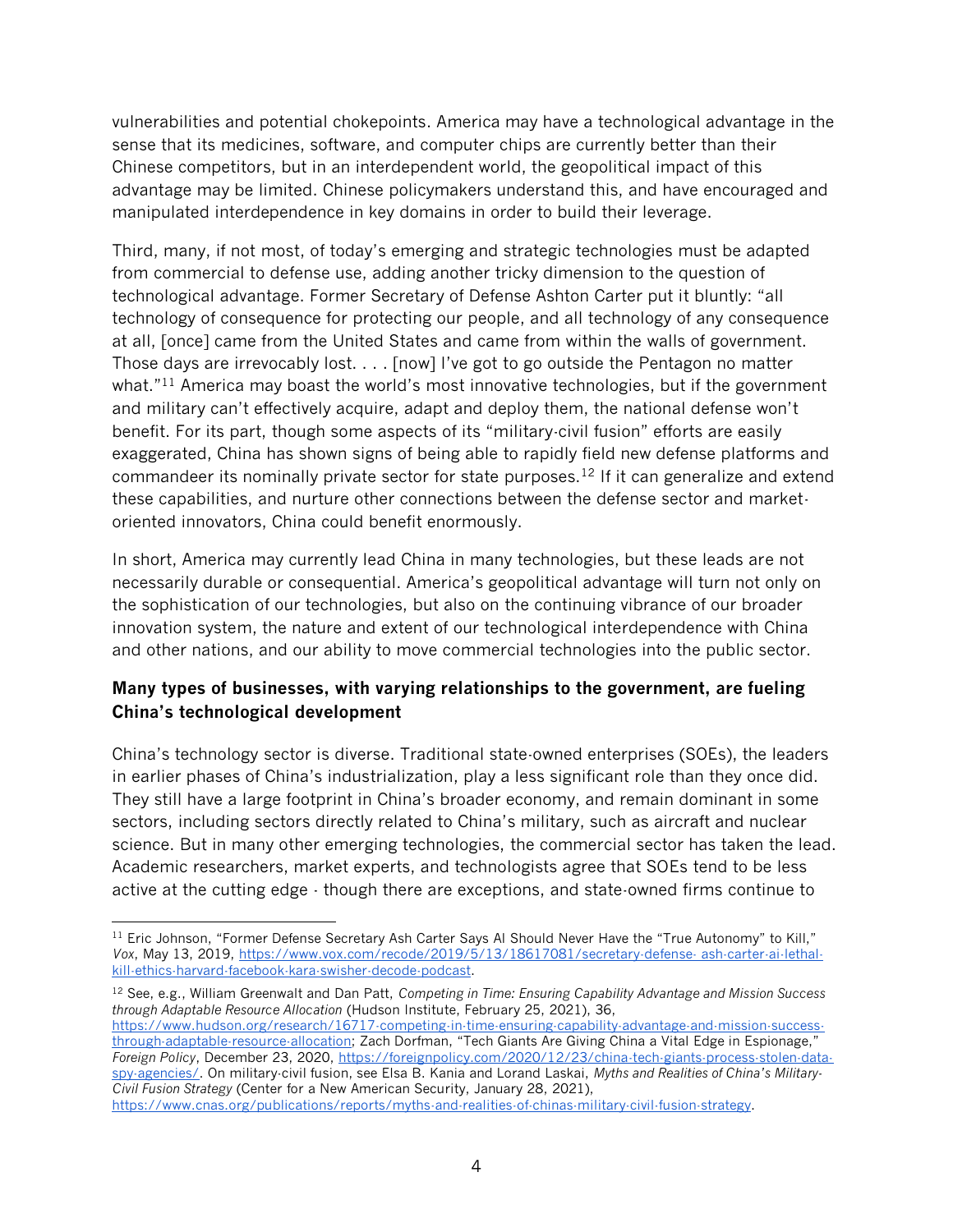provide the underlying infrastructure, such as energy and telecommunications, on which emerging technologies depend.<sup>13</sup>

Instead, a panoply of market-oriented firms is pushing Chinese technology ahead. China's AI sector illustrates the range of players involved:

- **Large, diversified public tech companies**, such as the "BAT" firms (Baidu, Alibaba, Tencent), which have massive AI operations alongside activity in other sectors, from gaming to warehousing.
- **Large, tech- and AI-focused public companies** specializing in different aspects of the AI ecosystem. *Examples: iFlyTek (AI applications), Cambricon (AI hardware).*
- **Large public companies in other industries**, many of which are launching AI subsidiaries and lines of business in order to diversify or to support other activities. *Examples: Ping An Insurance, Hikvision, Guangzhou Automobile Industry Group.* Some state-owned enterprises fit this description. *Examples: State Grid, China Telecom.*
- **Large privately held companies**, in many cases much larger than their publicly traded counterparts. *Examples: Huawei, SenseTime, Megvii.*
- **Startups and small- and mid-size privately held companies** active across a range of AI input and application areas.

It is important not to confuse the limited role of SOEs with the absence of the state itself. In China's "state capitalist" economy, innovative enterprises from small startups to the largest tech giants are entangled with the government in myriad ways. They may be founded within public universities and research centers; receive equity investment from state-backed investors; participate in industry alliances and standards organizations formed by the government; borrow money on favorable terms from state banks; work with government agencies to acquire technology and attract business partners from abroad; benefit from regulations restricting their foreign competitors; incorporate the Communist Party into their corporate governance; modify products to suit the government's preferences; serve the state as a customer, or even be commandeered for public purposes; and so on. In short, though it formally owns and controls less of the market in emerging technologies such as AI, the Chinese state is still pervasive in these sectors.

That is not to say, however, that innovative companies all march in lockstep with the government, or that Party bureaucrats are micromanaging any particular company's

[https://mp.weixin.qq.com/s/vDuDYcmAGrQQqzZykOnlxQ?fbclid=IwAR08sUDOIFr3rPJ6WZoepZC4dVRpdbAeaDKuk](https://mp.weixin.qq.com/s/vDuDYcmAGrQQqzZykOnlxQ?fbclid=IwAR08sUDOIFr3rPJ6WZoepZC4dVRpdbAeaDKuk-Md-iheRK0kJRDFbe8W9Pk) [-Md-iheRK0kJRDFbe8W9Pk](https://mp.weixin.qq.com/s/vDuDYcmAGrQQqzZykOnlxQ?fbclid=IwAR08sUDOIFr3rPJ6WZoepZC4dVRpdbAeaDKuk-Md-iheRK0kJRDFbe8W9Pk) (translated in Jeffrey Ding, "ChinAI #91: Introducing Taihe (China's mini Defense One?)

- Let's Read it Together," *ChinAI Newsletter*, April 27, 2020, [https://chinai.substack.com/p/chinai-91-introducing](https://chinai.substack.com/p/chinai-91-introducing-taihe-chinas)[taihe-chinas](https://chinai.substack.com/p/chinai-91-introducing-taihe-chinas)); Kevin Zheng Zhou, "State Ownership and Firm Innovation in China: An Integrated View of Institutional and Efficiency Logics," *Administrative Science Quarterly*, vol. 62, no.2, p. 375 (October 10, 2016), [https://journals.sagepub.com/doi/abs/10.1177/0001839216674457.](https://journals.sagepub.com/doi/abs/10.1177/0001839216674457)

<sup>&</sup>lt;sup>13</sup> See, e.g., "Who can become the 'new SOEs' of this new digital infrastructure?" [数字新基建, 谁能成为「新国企」? ], *Taihe Industry Observer* [钛禾产业观察], April 15, 2020,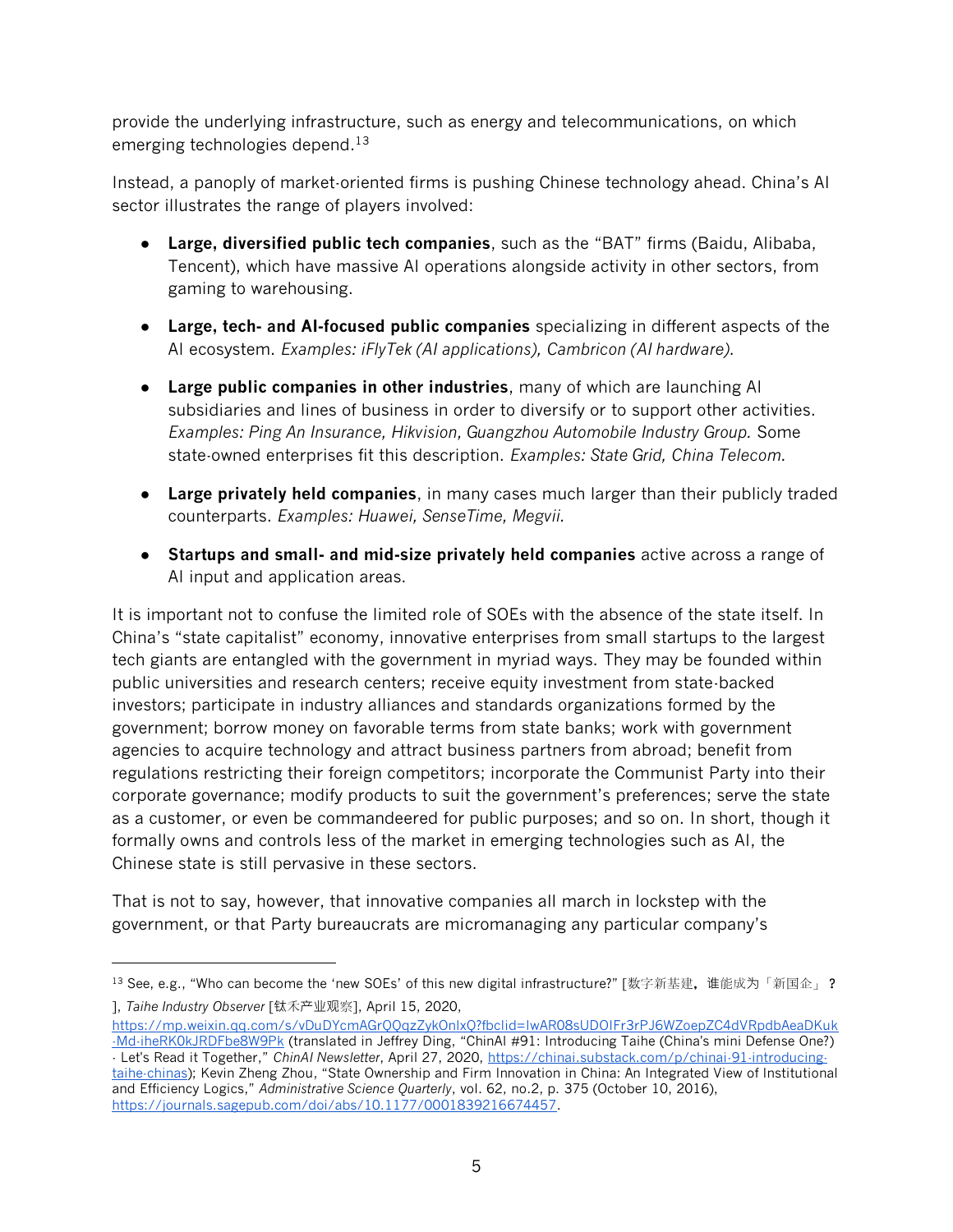activities on a regular basis. The boundary between the Chinese state and private business is often illusory, but still, Chinese entrepreneurs and businesspeople have their own agendas. Like their counterparts anywhere else, they are focused on profit, don't always welcome government involvement, and sometimes may be able to fend it off.<sup>14</sup> More fundamentally, the Chinese technology sector is too vast, complex, and dynamic for the government to fully control - even a government with the reach of the Chinese Communist Party. Rather, a give and take exists, and the extent of alignment with the Chinese state varies meaningfully in different settings and from company to company, in each case according to that company's specific activities and circumstances.

#### **China's technology innovators need capital, and China's government intervenes heavily in capital allocation**

Emerging technologies need capital to develop, and finance is a central aspect of China's technological ecosystem. It is especially important in a few parts of this ecosystem. Earlystage businesses need access to risk-tolerant capital - typically venture capital - to establish themselves before they can "go to market" and begin earning revenue from customers. And among more mature companies, some need much more capital than others. For example, semiconductor factories cost tens of billions of dollars; a single high-end lithography machine, used to draw nano-scale circuits into computer chips, sells for about \$170 million.<sup>15</sup> Electric vehicles are another capital-intensive sector; China's EV industry has received infusions of cash from the government as it develops.<sup>16</sup> Even technologies thought of as less costly to develop, such as software, may demand lots of capital at the cutting edge. No factories are needed to build machine learning models, but the most advanced models can require millions of dollars' worth of energy and computing time to develop.<sup>17</sup>

In the past, China's government might have addressed these needs by distributing resources directly to companies, or operating the companies as extensions of the state. These practices continue today to some extent. However, China's leaders have begun to move beyond the traditional and inefficient mechanisms of the command economy. Increasingly, their aim is to use market mechanisms to mediate between the state's high-level technological priorities and the industries and firms that can actually enact them.<sup>18</sup> China's state-owned financial

<sup>14</sup> See, e.g., Sun Yu, "Jack Ma's Ant defies pressure from Beijing to share more customer data," *Financial Times*, March 1, 2021, [https://www.ft.com/content/1651bc67-4112-4ce5-bf7a-d4ad7039e7c7.](https://www.ft.com/content/1651bc67-4112-4ce5-bf7a-d4ad7039e7c7)

<sup>&</sup>lt;sup>15</sup> CSET calculation based on data in ASML's Q4 2020 Financial Report, available at [https://www.asml.com/en/investors/financial-results/q4-2020.](https://www.asml.com/en/investors/financial-results/q4-2020)

<sup>&</sup>lt;sup>16</sup> See Daniel Ren, "Xpeng's US\$1.98 billion credit line from state-owned banks suggests China is throwing weight behind leading electric vehicle firms," *South China Morning Post,* January 12, 2021, [https://www.scmp.com/business/companies/article/3117462/xpengs-us198-billion-credit-line-state-owned-banks](https://www.scmp.com/business/companies/article/3117462/xpengs-us198-billion-credit-line-state-owned-banks-suggests)[suggests.](https://www.scmp.com/business/companies/article/3117462/xpengs-us198-billion-credit-line-state-owned-banks-suggests)

<sup>17</sup> Or Sharir et al., *The Cost of Training NLP Models: A Concise Overview* (April 2020), <https://arxiv.org/pdf/2004.08900.pdf>; "The cost of training machines is becoming a problem," *The Economist*, June 13, 2020, [https://www.economist.com/technology-quarterly/2020/06/11/the-cost-of-training-machines-is](https://www.economist.com/technology-quarterly/2020/06/11/the-cost-of-training-machines-is-becoming-a-problem)[becoming-a-problem.](https://www.economist.com/technology-quarterly/2020/06/11/the-cost-of-training-machines-is-becoming-a-problem)

<sup>&</sup>lt;sup>18</sup> See, e.g., pp. 18-19 of the Government Work Report from this year's "Two Sessions": "We will fully leverage the decisive role of the market in allocating resources and give better play to the role of government, to ensure better alignment between an efficient market and a well-functioning government. We will continue to expand market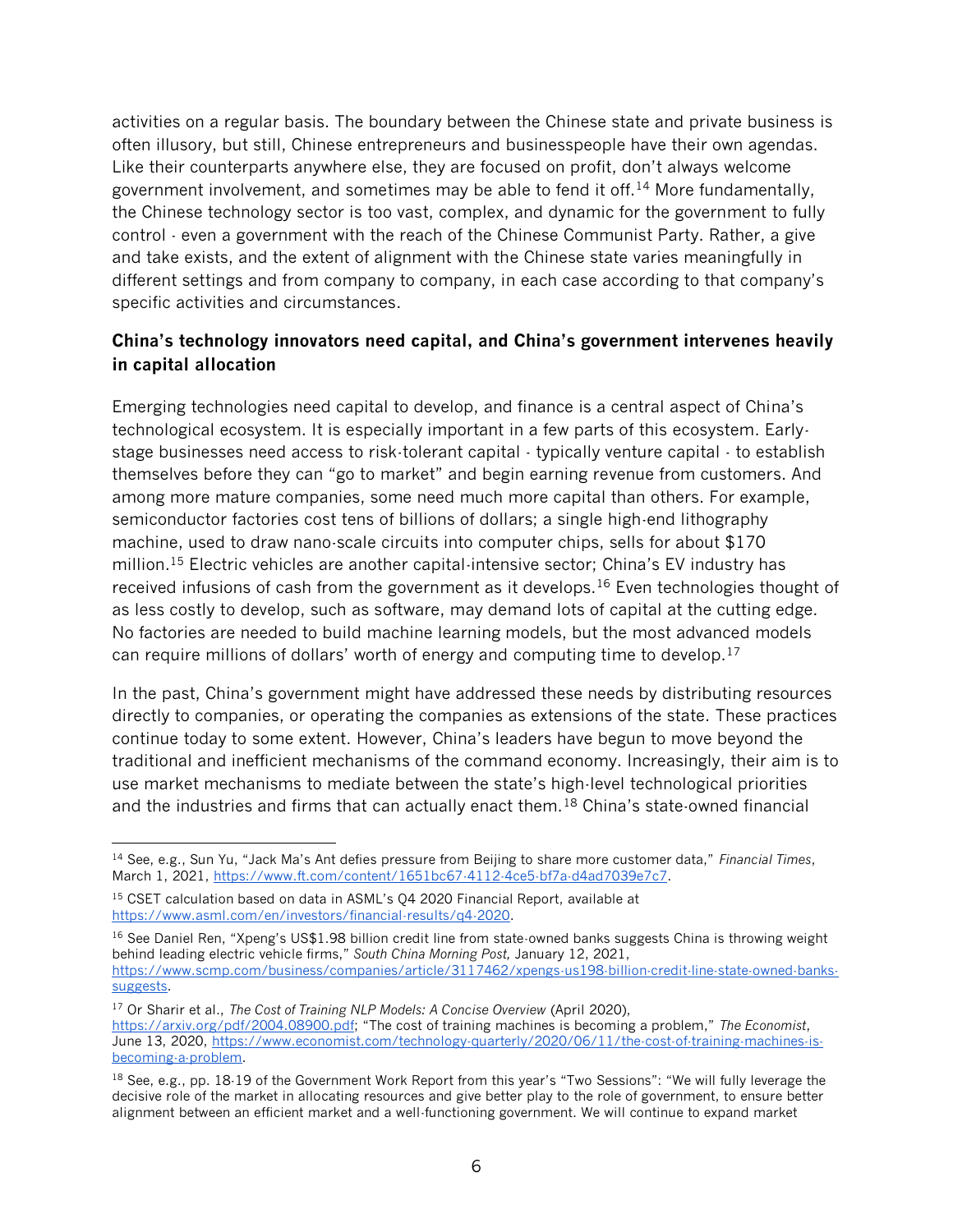institutions, its increasingly mature domestic capital markets, and the bevy of domestic and foreign investors eager for high-return technology investments provide enabling infrastructure for this strategy.

Chinese authorities at the central, provincial, and local levels use many tools to guide capital to strategic industries. Individually, some of them would not be out of place in other countries. Together, though, they are an unusually broad and pervasive toolkit for allocating capital. Among the more important tools:

- State banks provide below-market loans and trade financing to favored technology companies.
- Government leaders designate particular industries and firms as nationally strategic, which signals that these industries and firms are likely to enjoy government support (financial, regulatory or otherwise), encouraging others to invest in them.
- SOEs, state investment funds, and public-private "guidance funds," discussed in detail below, make equity investments in a wide range of firms, from small startups to tech giants.
- Government-sponsored industry alliances, incubators, and technology parks help connect promising startups to state and nonstate investors.

It's also worth noting that Chinese government agencies are major buyers in industries such as surveillance, enterprise software, and "smart city" technology. This isn't an intervention in the capital markets per se, but it does provide a financial bulwark for these industries.

China's tech companies rely on government-provided and government-"guided" capital to varying degrees. Companies seeking to break into especially capital-intensive sectors, such as the semiconductor and EV firms discussed above, may struggle to raise enough money from private investors, leaving the government to fill the gap  $\cdot$  in some cases, to the tune of billions of dollars.<sup>19</sup> Meanwhile, startups seeking to commercialize unproven technologies often face a financial "valley of death": they need money to scale up production, but don't yet have paying customers. The government is well suited to provide "patient capital" to sustain these companies. On the other hand, industries with lower capital needs and ready markets may have easier access to private capital (or less need for it in the first place) and tend to rely less on public support. Examples include consumer finance, social media, business services, and advertising.

China's government's overt role in that country's capital markets has provoked extreme, often contradictory reactions abroad. Some observers take its ambitious strategy documents

access, pilot a comprehensive reform on the market-based allocation of production factors, and ensure equal protection for the property rights of various market entities in accordance with the law." (available at [https://drive.google.com/file/d/1lpKBavUfkZsvmQcnLDdd4yepq7nvbWqp/view\)](https://drive.google.com/file/d/1lpKBavUfkZsvmQcnLDdd4yepq7nvbWqp/view)

<sup>19</sup> See generally *Measuring distortions in international markets: The semiconductor value chain* (Organisation for Economic Cooperation and Development, December 12, 2019), [https://www.oecd-ilibrary.org/trade/measuring](https://www.oecd-ilibrary.org/trade/measuring-distortions-in-international-markets_8fe4491d-en)[distortions-in-international-markets\\_8fe4491d-en.](https://www.oecd-ilibrary.org/trade/measuring-distortions-in-international-markets_8fe4491d-en)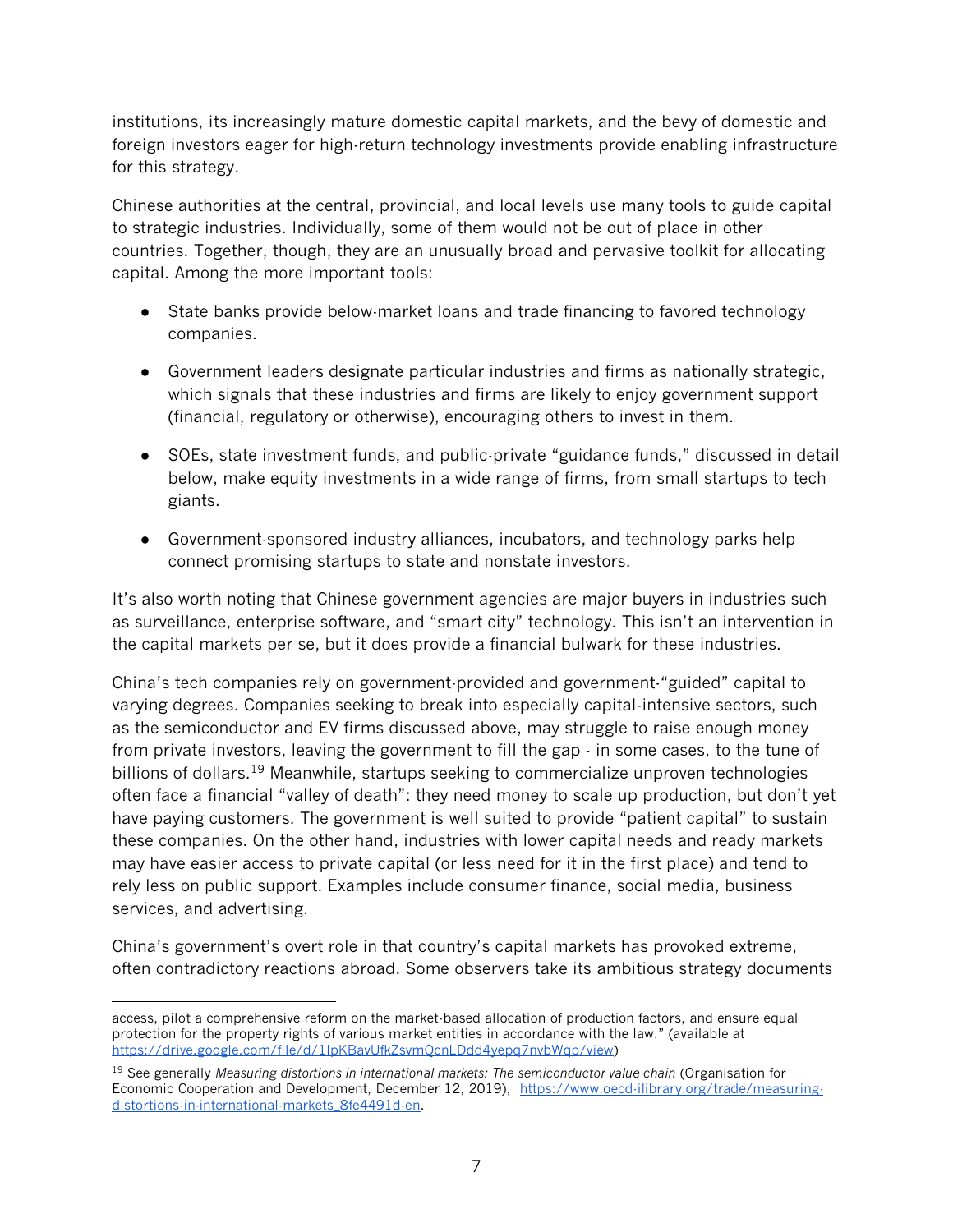at something close to face value, warning that China's purposeful "state capitalism" will outinnovate and outcompete the messy, decentralized American way. Others are incredulous, pointing to widespread corruption and bloat in the Chinese system and a string of high-profile failures, such as the recent, spectacular implosion of a semiconductor manufacturer backed by the Wuhan city government.<sup>20</sup>

In reality, it's too early to know whether China's current approach, and the capital allocation strategies it involves, can build a sustainable, comprehensive innovation ecosystem. Clearly, the individual companies receiving financial support from, or at the behest of, the state enjoy an advantage over their unsubsidized competitors at home or abroad. And the Chinese government's ability and willingness to direct capital can drive domestic progress in specific, selected sectors. Still, the distortions and inefficiencies this strategy introduces could undermine China's broader technological development in the long term. A closer look at guidance funds, one of the Chinese government's main tools for allocating capital, illustrates these dynamics.

### **Government guidance funds exemplify the potential strengths, weaknesses, and uncertainties of China's approach<sup>21</sup>**

Guidance funds are public-private investment vehicles that aim to both produce financial returns and further the state's industrial policy goals. Sponsored by central, provincial, and local authorities, they generally focus on strategic and emerging sectors, such as artificial intelligence. As of the first quarter of 2020, Chinese officials had set up 1,741 guidance funds, with a cumulative registered target size of 11 trillion RMB (1.55 trillion USD) and about 4.76 trillion RMB (672 billion USD) in actual funds raised.<sup>22</sup>

Each guidance fund's governmental sponsor typically contributes 20 to 30 percent of the fund's capital, then seeks to raise the rest from so-called "social capital" investors, which may include SOEs, corporations, and state and non-state financial institutions. To entice these social capital investors, government sponsors in guidance funds may forgo their own interest payments, assume other investors' losses, or provide other incentives. The government's sizable capital contributions also reduce other investors' exposure and signal the government's commitment to relevant industries.

Guidance funds have developed in three phases. In the first phase, lasting through the earlyto mid-2010s, central and local governments set up a number of initial funds and established a supporting legal framework. The second phase saw a boom in guidance funds between

<sup>20</sup> See Kevin Xu, "China's 'Semiconductor Theranos': HSMC," *Interconnected*, March 4, 2021, [https://interconnected.blog/chinas-semiconductor-theranos-hsmc/.](https://interconnected.blog/chinas-semiconductor-theranos-hsmc/)

<sup>21</sup> This section of my testimony is adapted from Ngor Luong, Zachary Arnold, and Ben Murphy, *Understanding Chinese Government Guidance Funds* (Center for Security and Emerging Technology, March 2021), [https://cset.georgetown.edu/research/understanding-chinese-government-guidance-funds/,](https://cset.georgetown.edu/research/understanding-chinese-government-guidance-funds/) and Ngor Luong, Zachary Arnold, and Ben Murphy, *Chinese Government Guidance Funds: A Guide for the Perplexed* (Center for Security and Emerging Technology, March 2021), [https://cset.georgetown.edu/research/chinese-government-guidance](https://cset.georgetown.edu/research/chinese-government-guidance-funds/)[funds/.](https://cset.georgetown.edu/research/chinese-government-guidance-funds/)

<sup>22</sup> "Government Guidance Fund Trends" [政府引导基金动态], Zero2IPO [情科研 究中心], 2020, [https://m.pedata.cn/special\\_do/govFund/web](https://m.pedata.cn/special_do/govFund/web) (archived at [https://perma.cc/67SK-BH7R\)](https://perma.cc/67SK-BH7R).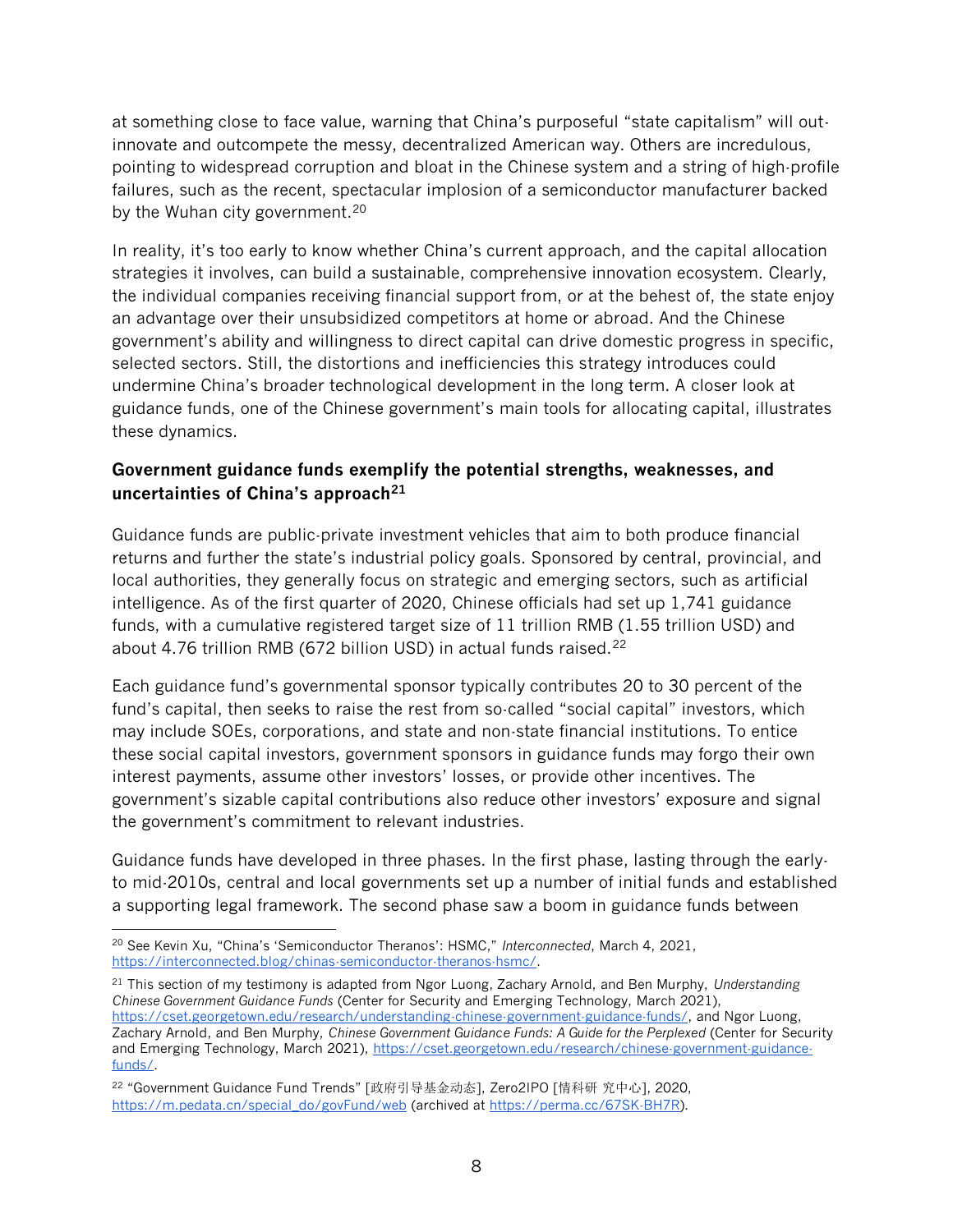2015 and 2018, fueled by central government policies, relatively loose regulation, new restrictions on other types of local government spending, and trend-chasing among provincial and local bureaucrats. In the third phase, beginning around 2018, formation and fundraising slowed down, due in large part to broader economic headwinds in China and tighter regulations.

Guidance funds are unquestionably helping to mobilize money and other resources for emerging and strategic industries, and they have several potential advantages over traditional Chinese industrial policy mechanisms:

- By bringing the profit motive into industrial policy, the guidance fund model could reduce the inefficiency and corruption associated with subsidy schemes and other traditional policy tools. Chinese policymakers hope that professional fund managers and profit-oriented social capital investors will discipline the guidance funds in which they participate, and bring in capital, information, contacts, and expert judgment beyond what the state can provide.
- With their government backing and strategic mandate, guidance funds are also well positioned to provide patient capital, a critical resource for emerging technologies.
- Finally, guidance funds can complement and amplify other industrial policy measures, producing robust, holistic support for emerging and high-tech businesses. To attract high-quality targets, many guidance fund institutions provide or coordinate other incentives, such as state-sponsored technology parks, R&D incentives, and talent recruitment plans. In the ideal case, this produces comprehensive ecosystems of support, fostering local economies of scale and helping emerging and strategic businesses take off.

However, these advantages are not always realized. Many guidance funds are poorly conceived and implemented, and the model as a whole is often inefficient:

- Guidance funds frequently raise much less money than planned, and much of the money they do raise is never actually invested. New funds routinely plan to raise hundreds of millions or even billions of yuan, but struggle to raise money from both public sponsors and social capital investors, who are wary the funds will produce competitive returns. Funds that do raise money often fail to find targets, leaving money idle in bank accounts.
- There are too many guidance funds. By the first half of 2019, local governments alone had set up 1,300 guidance funds with frequently overlapping policy objectives, leading to shortages of social capital investors, suitable investment targets, and fund management talent. The same year, one market research firm noted that "[a] western province has several special government guidance funds for investing in biotech and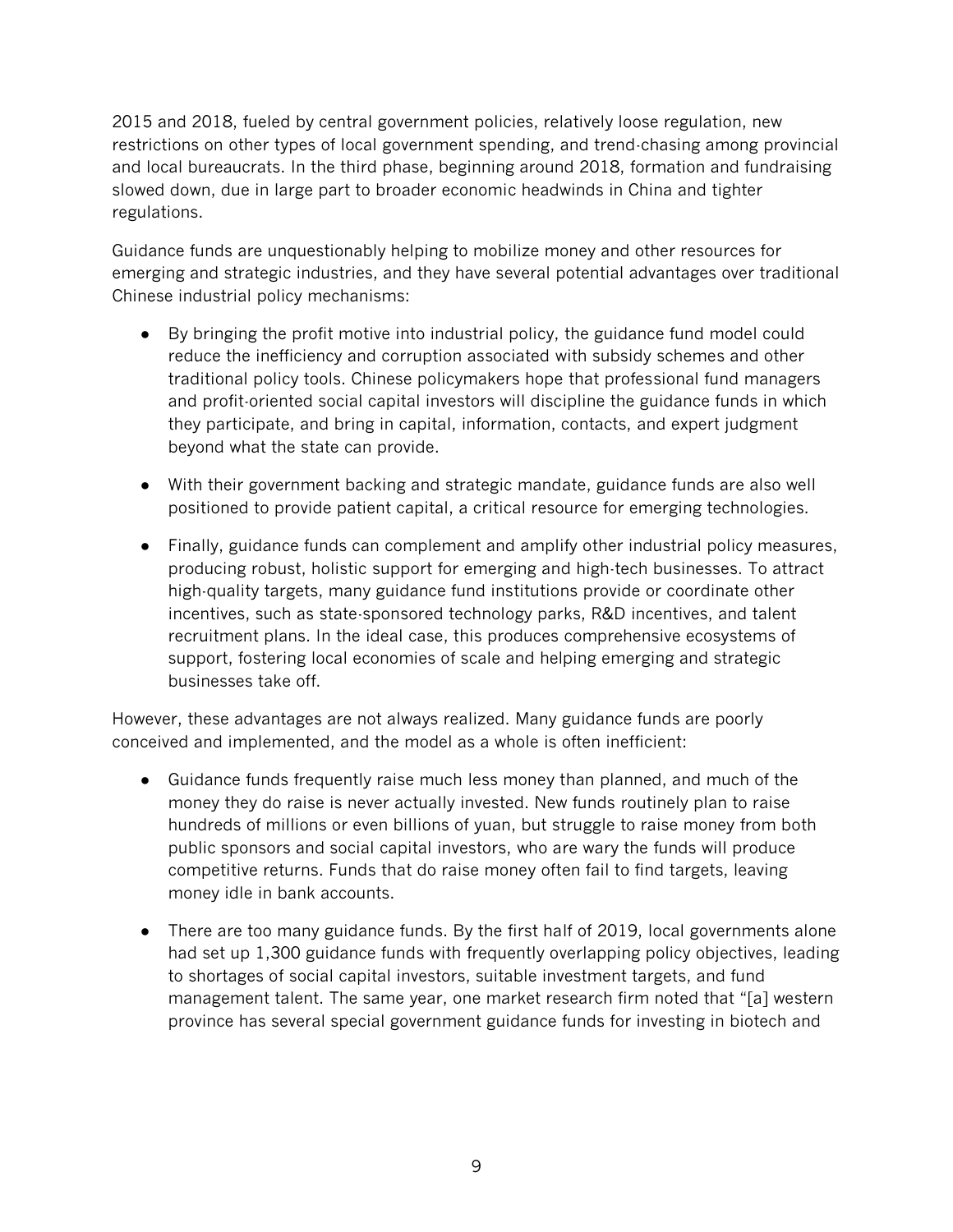pharmaceuticals, and one city in central China has nearly ten government guidance funds for strategic emerging industries."<sup>23</sup>

- Many guidance funds are badly managed. Guidance funds may engage in wasteful or even illicit activities, such as facilitating unauthorized borrowing by local governments. Sponsors often rely on inexperienced, excessively risk-averse bureaucrats or poorly incentivized investment managers to manage them.
- Especially at the subnational level, guidance funds frequently ignore market fundamentals, which can lead to bad investment decisions. "A biotech and pharmaceutical industry cannot be developed in every province," one official complained in 2016, "but every province is blindly trying to create such an industry through [guidance] funds. . . . It's 'national strategic industry' this, 'emerging industry' that. . . . Government guidance funds have entered an era of wild growth and we must get to the root of the problem."<sup>24</sup>
- There is some evidence that guidance funds crowd out private capital, undermining their goal of increasing the total pool of capital available for strategic industries and potentially making the market as a whole less efficient.

For the most part, these flaws are rooted in basic issues of institutional capacity and contradictions in the guidance fund model—between government aims and the profit motive, and between national visions for technological development and local economic and political interests. These fundamental issues are present, to some extent, in all forms of state-directed capital allocation in China, and it's doubtful they will be overcome.

But although guidance funds may never meet their sky-high ambitions, they could still help China push ahead in technology, especially considering the Chinese government's apparent willingness to tolerate some amount of waste and inefficiency in pursuit of its technological goals. Critically, even with its problems, the guidance fund mechanism probably improves on the deeply flawed traditional policy tools that might otherwise be used to support strategic industries, such as direct government ownership or cash handouts to state-favored companies. It remains to be seen whether it is improved enough to meaningfully advance China's ambitious technological agenda.

## **Foreign investors are active in China's technology sector, but they are not central players**

In absolute terms, foreign investors have a large presence in China's tech sector. According to official statistics, the Chinese IT sector alone attracted over \$11 billion in foreign direct

<sup>24</sup> Fan Yuan [范媛] and Li Jingjing [李晶晶], "Government Guidance Funds Need to be Cleaned Up" [政府引导基金需 要正本清源], China Economic Times [中国经济时报], December 2, 2016[,](http://lib.cet.com.cn/paper/szb_con/480397.html)

<sup>23</sup> "Report on the Development of Chinese Government Guidance Funds 2019 (Part 1)" [2019年中国政府引导基金发 展研究报告(上篇)] at 23, Zero2IPO [情科研究中心], October 17, 2019, available for purchase a[t](https://research.pedaily.cn/report/pay/201910172139.shtml) <https://research.pedaily.cn/report/pay/201910172139.shtml> (archived at [https://perma.cc/44UC-K7HH\)](https://perma.cc/44UC-K7HH).

[http://lib.cet.com.cn/paper/szb\\_con/480397.html](http://lib.cet.com.cn/paper/szb_con/480397.html) (archived at [https://perma.cc/82RN-WAWQ\)](https://perma.cc/82RN-WAWQ).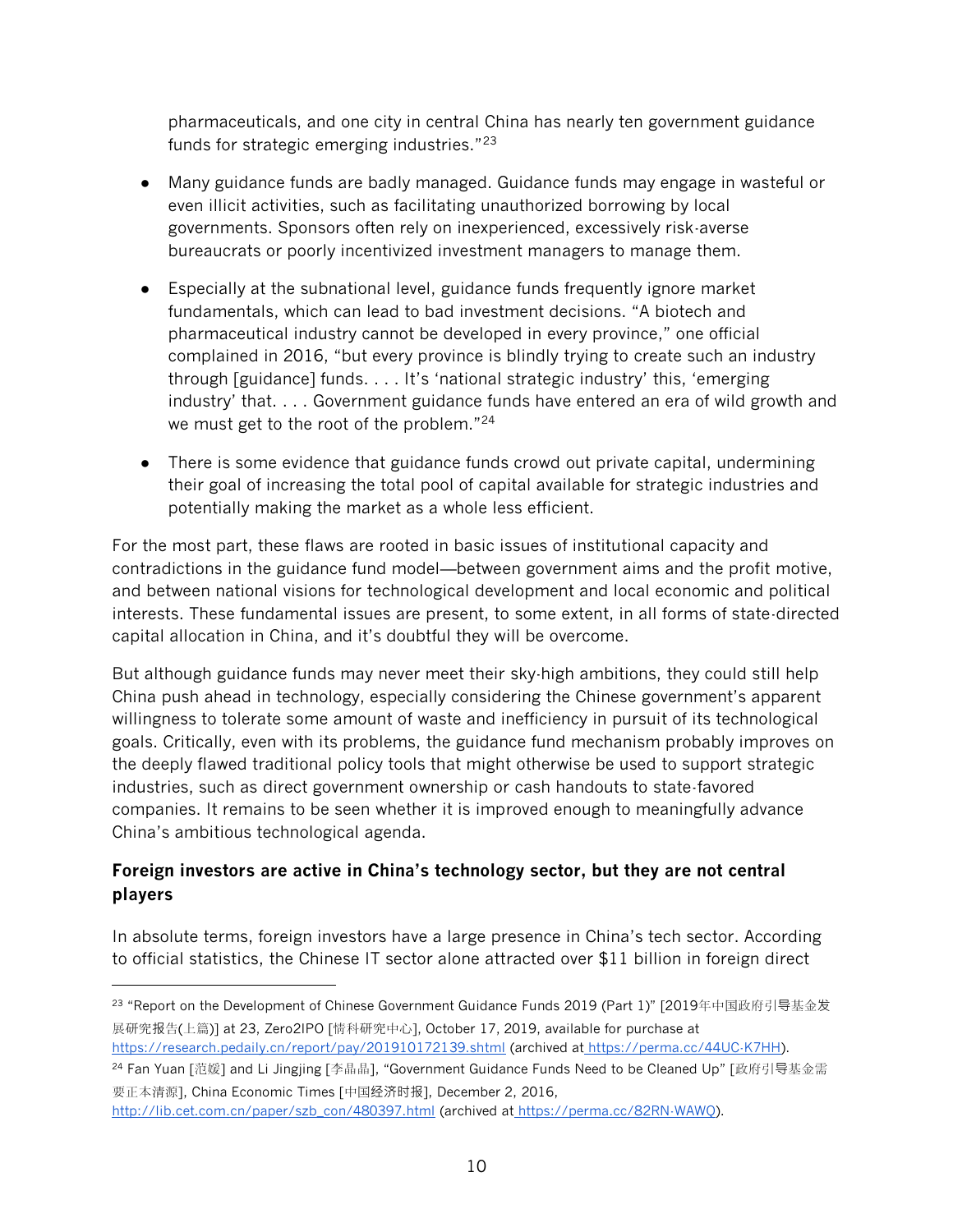investment (FDI) in 2018.<sup>25</sup> Foreign investors buy and sell shares in China's publicly traded tech giants on exchanges in New York, Hong Kong, Shanghai, and Shenzhen, and invest in privately held technology companies through venture capital and private equity transactions.

Foreign tech companies also participate directly in China's technology marketplace. They launch joint ventures and R&D labs, take part in Chinese industry alliances, buy stakes in promising Chinese startups, and invest millions or even billions of dollars in their Chinese operations.<sup>26</sup> According to CSET analysis, the last five years saw well over 700 corporate venture capital transactions involving Chinese startups and foreign investors, with investors in the United States, East Asia, Great Britain, and the European Union accounting for most of the deals. (See Figure 1 at the end of this document.) For example, Intel's venture arm announced investments in two Chinese semiconductor firms just last spring.<sup>27</sup>

In context, however, these activities seem somewhat less significant. \$11 billion in IT-related FDI in 2018 is nothing to scoff at, but firms in one subset of China's IT industry, the artificial intelligence sector, raised over \$12 billion in disclosed venture capital and private equity funding alone that same year.<sup>28</sup> China- and Hong Kong-based companies made over five thousand corporate venture capital investments in China since 2016, far outpacing their peers from other countries.<sup>29</sup> On the public markets, the "BAT" companies and U.S.-listed firms do have significant foreign ownership. However, our informal review suggests that foreign shareholders hold a small minority of shares in key mainland-listed firms active in AI hardware, facial recognition, and other applications critical to the state's technological strategy. (See Figure 2 at the end of this document.) And many important companies, such as Huawei and SenseTime, are not publicly traded at all.

There is also some evidence that American investors' role in particular is diminishing over time. The Rhodium Group reports that U.S. foreign direct investment in China's IT sector has declined steadily over the past several years, amidst generally flat or falling overall U.S.-

<sup>&</sup>lt;sup>25</sup> China Statistical Yearbook 2019, Table 11-16, available at [http://www.stats.gov.cn/tjsj/ndsj/2019/indexeh.htm.](http://www.stats.gov.cn/tjsj/ndsj/2019/indexeh.htm) Official FDI statistics are prone to error, but this at least gives a sense of the magnitude of FDI flows. China's leading sources of FDI include Singapore, Taiwan, South Korea, Japan, the United States, and Great Britain. See PRC Ministry of Commerce, "News Release of National Assimilation of FDI From January to October 2018" (November 22, 2018),

[http://english.mofcom.gov.cn/article/statistic/foreigninvestment/201812/20181202815485.shtml.](http://english.mofcom.gov.cn/article/statistic/foreigninvestment/201812/20181202815485.shtml)

<sup>26</sup> See, e.g., Thilo Hanemann et al., *Two-Way Street – US-China Investment Trends – 2020 Update* (Rhodium Group, May 11, 2020), [https://rhg.com/research/two-way-street-us-china-investment-trends-2020-update/;](https://rhg.com/research/two-way-street-us-china-investment-trends-2020-update/) Roxanne Heston and Remco Zwetsloot, *Mapping U.S. Multinationals' Global AI R&D Activity* (Center for Security and Emerging Technology, December 2020), [https://cset.georgetown.edu/research/mapping-u-s-multinationals-global-ai-rd](https://cset.georgetown.edu/research/mapping-u-s-multinationals-global-ai-rd-activity/)[activity/;](https://cset.georgetown.edu/research/mapping-u-s-multinationals-global-ai-rd-activity/) Ngor Luong et al., *China's Artificial Intelligence Industry Alliance: Understanding China's AI Strategy Through Industry Alliances* (Center for Security and Emerging Technology, forthcoming 2021).

<sup>27</sup> "Intel Capital invests in Chinese chip companies amid tech tensions," *Reuters*, May 13, 2020, [https://www.reuters.com/article/us-intel-investments-china/intel-capital-invests-in-chinese-chip-companies-amid](https://www.reuters.com/article/us-intel-investments-china/intel-capital-invests-in-chinese-chip-companies-amid-tech-tensions-idUSKBN22P0GK)[tech-tensions-idUSKBN22P0GK.](https://www.reuters.com/article/us-intel-investments-china/intel-capital-invests-in-chinese-chip-companies-amid-tech-tensions-idUSKBN22P0GK)

<sup>28</sup> Zachary Arnold, Ilya Rahkovsky, and Tina Huang, *Tracking AI Investment: Initial Findings from the Private Markets* (Center for Security and Emerging Technology, September 2020), 20, [https://cset.georgetown.edu/wp](https://cset.georgetown.edu/wp-content/uploads/CSET-Tracking-AI-Investment.pdf)[content/uploads/CSET-Tracking-AI-Investment.pdf.](https://cset.georgetown.edu/wp-content/uploads/CSET-Tracking-AI-Investment.pdf)

 $29$  According to CSET's analysis of the Crunchbase dataset; see Figure 1 for methodology.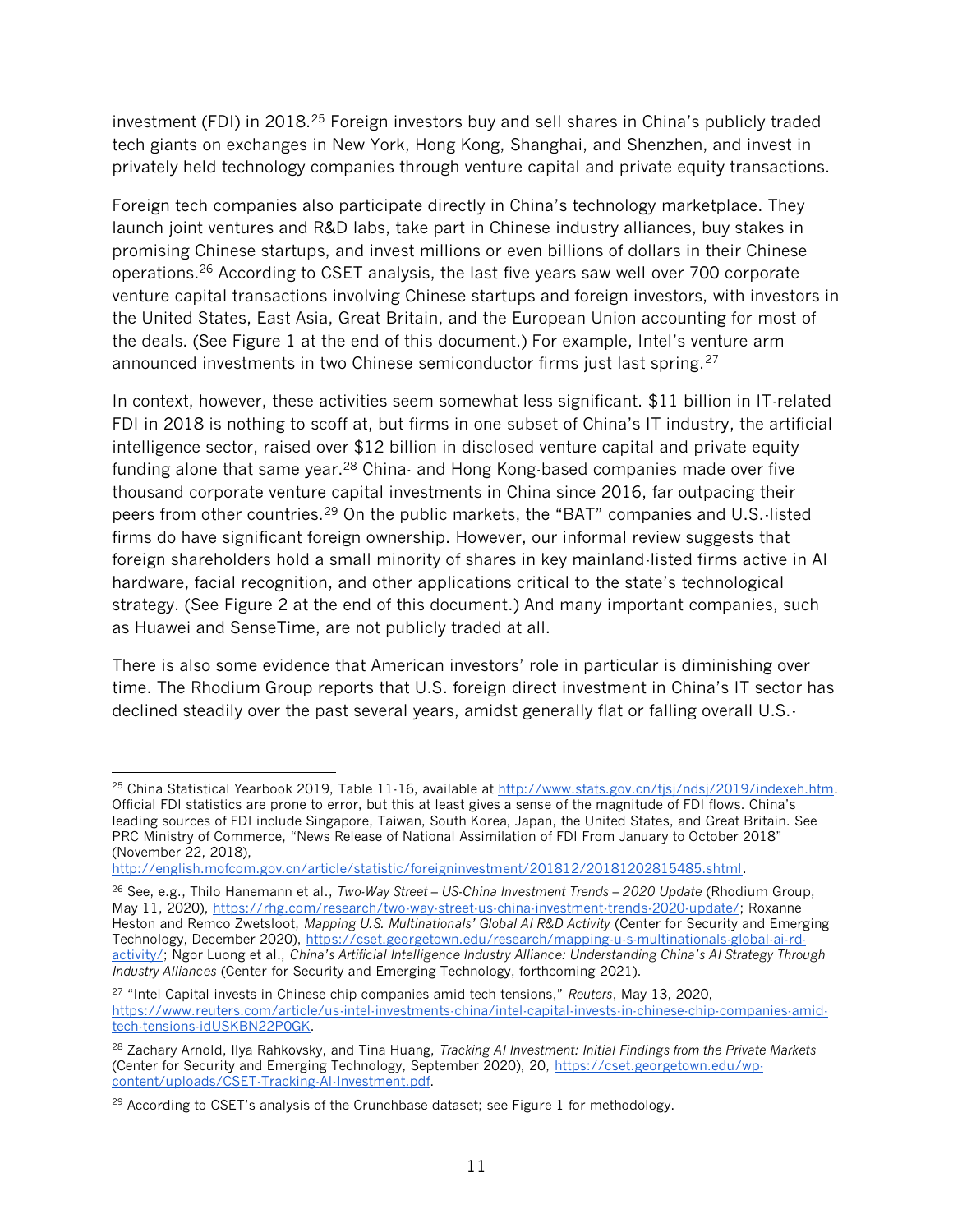China FDI flows.<sup>30</sup> U.S.-China venture capital investment has also fallen,<sup>31</sup> and Crunchbase data indicate a similar decline in U.S.-investor corporate venture capital transactions.<sup>32</sup>

These trends have many causes. Geopolitical developments are important, and in individual cases may be enough on their own to unravel cross-border financial relationships. In the aggregate, though, other factors often have a greater effect on foreign investment in China's tech industries. These include:

- Shifting dynamics within specific markets and investment channels. For example, both domestic and foreign VC investment in China contracted sharply in the past few years amidst overvaluation concerns.<sup>33</sup>
- Broader macroeconomic trends in China and in investor nations.
- The growth and maturation of China's domestic capital markets.
- Domestic controls on inbound investment. For example, the Chinese government strictly limited foreign M&A activity within China until recently.<sup>34</sup>
- State-subsidized loans and equity investment displacing foreign capital.
- The COVID-19 pandemic and resulting disruptions in the global financial markets.

Whatever the causes, the fact remains that foreign money plays a secondary role in today's Chinese technology sector.

However, capital is not the only resource Chinese firms draw from abroad. Foreign talent and expertise have also played a major part in China's technological development. The flow of these resources across borders - often in tandem with financial investment - is harder to track than dollars, but in this domain, too, there are some indications that China is growing less reliant on foreign inputs. The artificial intelligence sector is a case in point: Chinese universities have developed well-regarded AI programs, Chinese firms employ world-class AI researchers and engineers active across a range of applications, and in some AI subdomains, such as facial recognition, Chinese firms are innovating at the cutting edge or close to it.

<sup>33</sup> See, e.g., "Investors Escape Artificial Intelligence" [投资人逃离人工智能], *36kr*, published September 26, 2019, <https://36kr.com/p/5250586>; Rita Liao, "China Startup Deals Shrink as Fundraising for Investors Plummets," *TechCrunch*, July 16, 2019[, https://techcrunch.com/2019/07/16/vc-pe-funding-slows-in-china/](https://techcrunch.com/2019/07/16/vc-pe-funding-slows-in-china/); "China's Venture Capital Boom May Be Turning into a Bust," *The Straits Times*, July 9, 2019, [https://www.straitstimes.com/business/banking/chinas-venture-capital-boom-may-be-turning-into-a-bust.](https://www.straitstimes.com/business/banking/chinas-venture-capital-boom-may-be-turning-into-a-bust)

<sup>&</sup>lt;sup>30</sup> According to data from the U.S. China Investment Hub (Rhodium Group and National Committee on U.S. China Relations, 2020), [https://www.us-china-investment.org/.](https://www.us-china-investment.org/)

<sup>31</sup> Adam Lysenko et al., *Disruption: US-China Venture Capital in a New Era of Strategic Competition* (Rhodium Group, January 13, 2020), [https://rhg.com/research/disruption-us-china-venture-capital-in-a-new-era-of-strategic](https://rhg.com/research/disruption-us-china-venture-capital-in-a-new-era-of-strategic-distrust/)[distrust/.](https://rhg.com/research/disruption-us-china-venture-capital-in-a-new-era-of-strategic-distrust/)

<sup>32 2020</sup> saw 43 corporate venture capital transactions with U.S. investors and Chinese targets, down from 48 in 2019 and 75 in 2018. See text accompanying Figure 1 for methodology.

<sup>34</sup> See Linklaters, "A new era of liberalised inbound investment," [https://www.linklaters.com/en](https://www.linklaters.com/en-us/insights/thought-leadership/china-report/china-inbound-investment-a-new-era-of-liberalised-inbound-deal-flow)[us/insights/thought-leadership/china-report/china-inbound-investment-a-new-era-of-liberalised-inbound-deal-flow.](https://www.linklaters.com/en-us/insights/thought-leadership/china-report/china-inbound-investment-a-new-era-of-liberalised-inbound-deal-flow)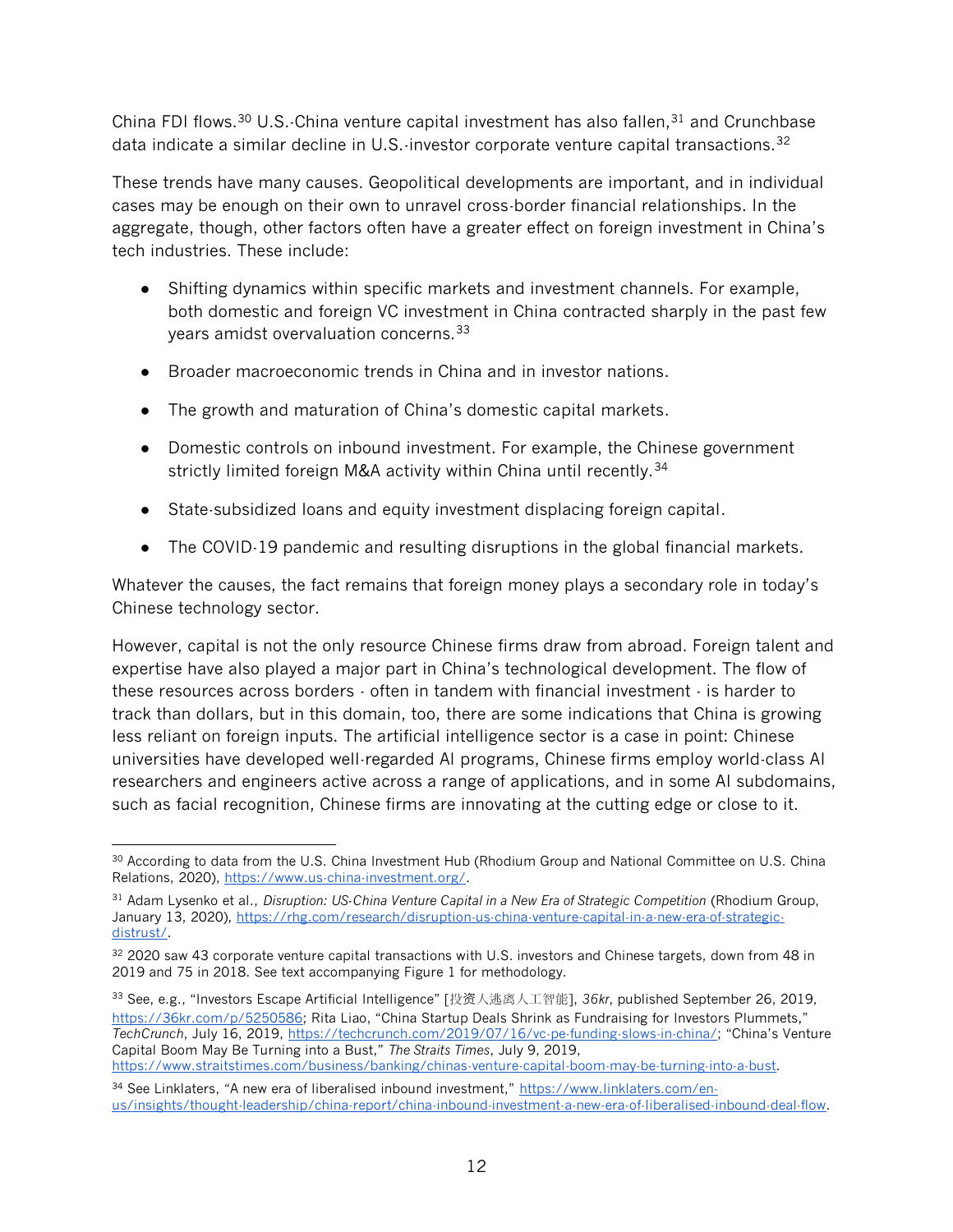AI may not be entirely representative, but we see similar signs in sectors from genomics to quantum science.<sup>35</sup> Not every sector fits the mold, though. For instance, Chinese semiconductor firms are still aggressively recruiting seasoned engineers and managers from Taiwan and elsewhere.<sup>36</sup> In semiconductor manufacturing and other industries that rely heavily on the implicit "know-how" and experience of human workers, Chinese firms will probably continue to rely on cross-border flows of expertise for some time - more than they depend on foreign capital, in any event. Even in more competitive sectors, such as artificial intelligence, China still benefits tremendously from talented, Chinese-born "sea turtles" returning from education and work in the United States.<sup>37</sup> Investment restrictions and other policies that address these flows, rather than focusing solely or primarily on financial capital, may be more likely to have an impact. I will revisit this point at the end of my testimony.

## **U.S. restrictions on investment in mainland-listed companies are unlikely to meaningfully affect the state of play**

A 2020 executive order, relying on authority in Section 1237 of the FY1999 National Defense Authorization Act (PL 105-261), restricts U.S. investment in "Communist Chinese military companies" as designated by the Department of Defense. Some of the companies designated thus far, such as surveillance giant Hikvision and state-owned defense contractor Norinco, are traded on exchanges in Mainland China.<sup>38</sup>

In my judgment, restricting U.S. investment in mainland-listed technology companies will have little impact on China's technological development. Only a small subset of China's tech companies are currently traded on the mainland.<sup>39</sup> Startups, by definition, are not publicly traded at all. The BAT companies are traded in New York or Hong Kong. And as noted above, many of the largest and most strategically relevant Chinese tech firms remain privately held.

<sup>35</sup> See, e.g., Philip Ball, "Physicists in China challenge Google's 'quantum advantage,'" *Nature*, December 3, 2020, <https://www.nature.com/articles/d41586-020-03434-7>; Jon Cohen and Nirja Desai, "With its CRISPR revolution, China becomes a world leader in genome editing," *Science*, August 2, 2019,

[https://www.sciencemag.org/news/2019/08/its-crispr-revolution-china-becomes-world-leader-genome-editing.](https://www.sciencemag.org/news/2019/08/its-crispr-revolution-china-becomes-world-leader-genome-editing)

<sup>36</sup> See Kensaku Ihara, "Taiwan loses 3,000 chip engineers to 'Made in China 2025,'" *Nikkei Asia*, December 3, 2019, [https://asia.nikkei.com/Business/China-tech/Taiwan-loses-3-000-chip-engineers-to-Made-in-China-2025;](https://asia.nikkei.com/Business/China-tech/Taiwan-loses-3-000-chip-engineers-to-Made-in-China-2025) Jingyi Ge, "South Korea Fights to Guard Its Trade Secrets From China," *Voice of America*, March 3, 2021, [https://www.voanews.com/east-asia-pacific/south-korea-fights-guard-its-trade-secrets-china.](https://www.voanews.com/east-asia-pacific/south-korea-fights-guard-its-trade-secrets-china)

<sup>&</sup>lt;sup>37</sup> See generally He Huifeng, "China's overseas graduates return in record numbers into already crowded domestic job market," *South China Morning Post*, September 21, 2020, [https://www.scmp.com/economy/china](https://www.scmp.com/economy/china-economy/article/3102384/chinas-overseas-graduates-return-record-numbers-already)[economy/article/3102384/chinas-overseas-graduates-return-record-numbers-already.](https://www.scmp.com/economy/china-economy/article/3102384/chinas-overseas-graduates-return-record-numbers-already)

<sup>38</sup> See generally "Chinese Military Companies Sanctions," Office of Foreign Assets Control, [https://home.treasury.gov/policy-issues/financial-sanctions/sanctions-programs-and-country-information/chinese](https://home.treasury.gov/policy-issues/financial-sanctions/sanctions-programs-and-country-information/chinese-military-companies-sanctions)[military-companies-sanctions](https://home.treasury.gov/policy-issues/financial-sanctions/sanctions-programs-and-country-information/chinese-military-companies-sanctions)

<sup>39</sup> This may change in the coming years, as U.S.-China tensions continue and China pressures its tech companies to list at home, but it's unclear how fast and how complete such a shift would be. Chinese firms still have strong incentives to list in the United States. See Quentin Webb and Jing Yang, "Chinese Companies Head Home to Raise Money, as Beijing's Relations With U.S. Fray," *Wall Street Journal*, Sept. 27, 2020,

[https://www.wsj.com/articles/chinese-companies-head-home-to-raise-money-as-beijings-relations-with-u-s-fray-](https://www.wsj.com/articles/chinese-companies-head-home-to-raise-money-as-beijings-relations-with-u-s-fray-11601199002?mod=article_inline)[11601199002](https://www.wsj.com/articles/chinese-companies-head-home-to-raise-money-as-beijings-relations-with-u-s-fray-11601199002?mod=article_inline); Jing Yang, "'The Gold Standard': Why Chinese Startups Still Flock to the U.S. for IPOs," *Wall Street Journal*, August 13, 2020, [https://www.wsj.com/articles/the-gold-standard-why-chinese-startups-still-flock-to-the-u](https://www.wsj.com/articles/the-gold-standard-why-chinese-startups-still-flock-to-the-u-s-for-ipos-11597313278)[s-for-ipos-11597313278.](https://www.wsj.com/articles/the-gold-standard-why-chinese-startups-still-flock-to-the-u-s-for-ipos-11597313278)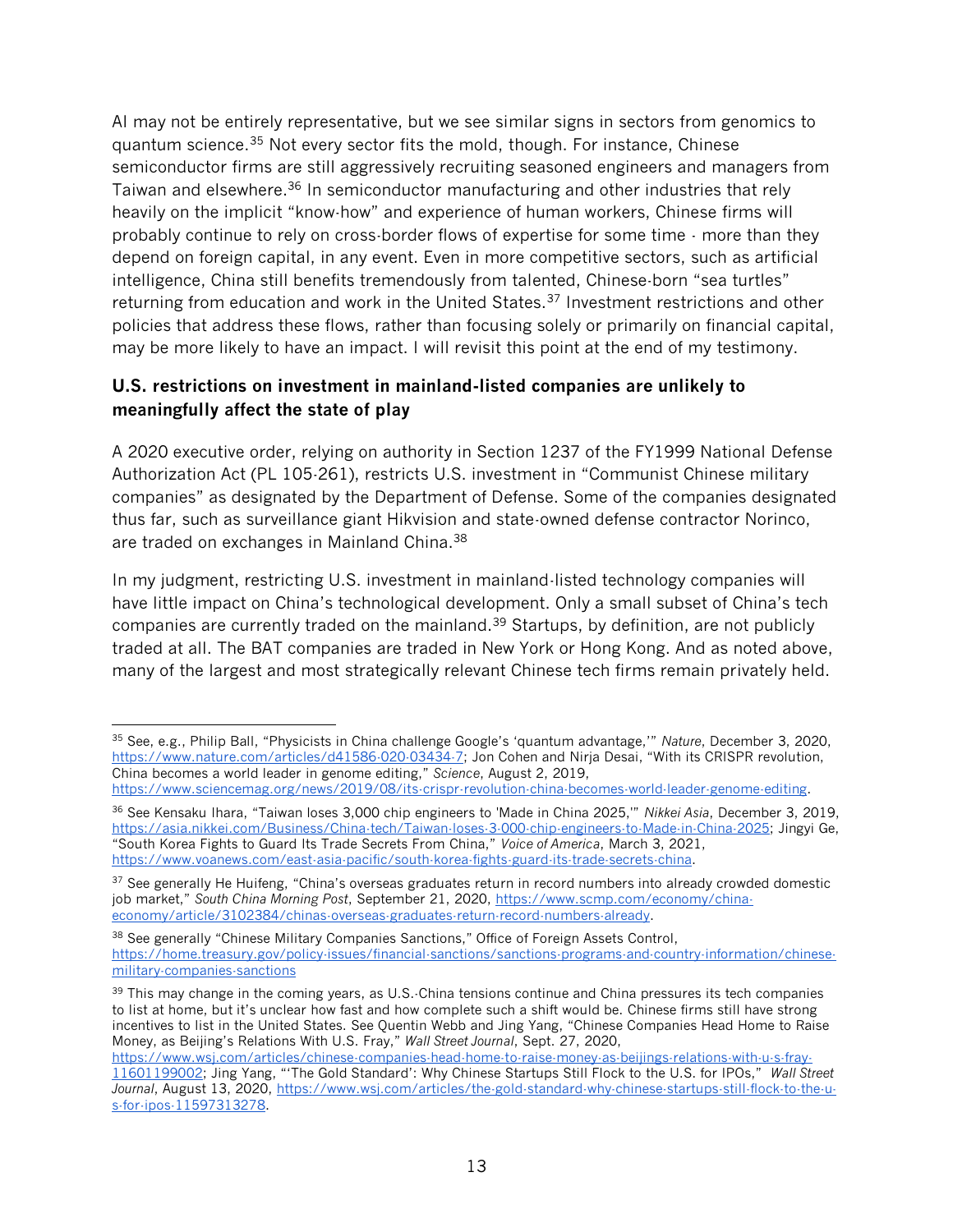Restricting U.S. investment in the mainland exchanges would not directly affect any of these companies.

On the other hand, high-tech companies traded in Shenzhen or Shanghai, such as speech recognition powerhouse iFlyTek, AI chip designer Cambricon, and cybersecurity specialist Qihoo 360, would be exposed to these restrictions. Shenzhen-listed Hikvision, for example, has been dropped from indices and exchange-traded funds since its designation by the Department of Defense.<sup>40</sup> But mainland shareholders own the vast majority of outstanding shares in these companies; U.S. investors hold small stakes. (See Figure 2 at the end of this document.) Forcing them to liquidate these stakes would not necessarily harm the companies. More likely, investors from China or other countries would quickly fill the (small) gap.

Finally, recall that the Chinese government has shown itself willing to invest copiously in firms it considers strategic. In the unlikely event that U.S. investment restrictions posed a serious, lasting threat to any such firm, the Chinese government would probably just compensate with capital of its own.

In short, mainland-listed tech firms companies to face little risk from U.S. investment restrictions. For American policymakers hoping to influence China's technological development, two responses are possible. First, broaden these restrictions to cover many more companies - Chinese firms listed elsewhere, for example, or all privately held tech companies with potential ties to China's military. Second, develop well-informed, narrowly tailored investment restrictions targeting true bad actors while focusing on levers of influence outside the investment domain. For three reasons, I believe this second approach is sounder.

First, expanded U.S. investment restrictions would be hard to target properly. The ties between Chinese companies and the government are often difficult to trace, and as the scope of restrictions expands, drawing a line that can reliably separate actors and activities of concern becomes harder. Virtually any Chinese high-tech firm could be said to have some relationship with the state, if only by virtue of laws that give all Chinese companies a general obligation to cooperate with the government.<sup>41</sup> And most of the emerging technologies central to today's geopolitics, such as artificial intelligence, are dual-use or general-purpose technologies that can theoretically be used for both peaceful and military uses. This complicates the task of identifying companies worth targeting with investment restrictions, and makes it more likely that broad restrictions will prevent legitimate transactions that pose relatively little risk to U.S. national security.

Second, targeting too many Chinese companies or sectors - or simply giving up, and deeming all Chinese companies presumptively off limits - could cause serious collateral damage. American investors have good reasons to invest in Chinese tech companies. They offer strong

<sup>40</sup> See Max Chen, "China ETFs Could Look Different as the U.S. Blacklists Military Companies," *ETF Trends*, December 8, 2020, [https://www.etftrends.com/smart-beta-channel/china-etfs-could-look-different-as-u-s](https://www.etftrends.com/smart-beta-channel/china-etfs-could-look-different-as-u-s-blacklists-military-companies/)[blacklists-military-companies/.](https://www.etftrends.com/smart-beta-channel/china-etfs-could-look-different-as-u-s-blacklists-military-companies/)

<sup>41</sup> See Ashley Feng, "We Can't Tell if Chinese Firms Work for the Party," *Foreign Policy*, February 7, 2019, [https://foreignpolicy.com/2019/02/07/we-cant-tell-if-chinese-firms-work-for-the-party/.](https://foreignpolicy.com/2019/02/07/we-cant-tell-if-chinese-firms-work-for-the-party/)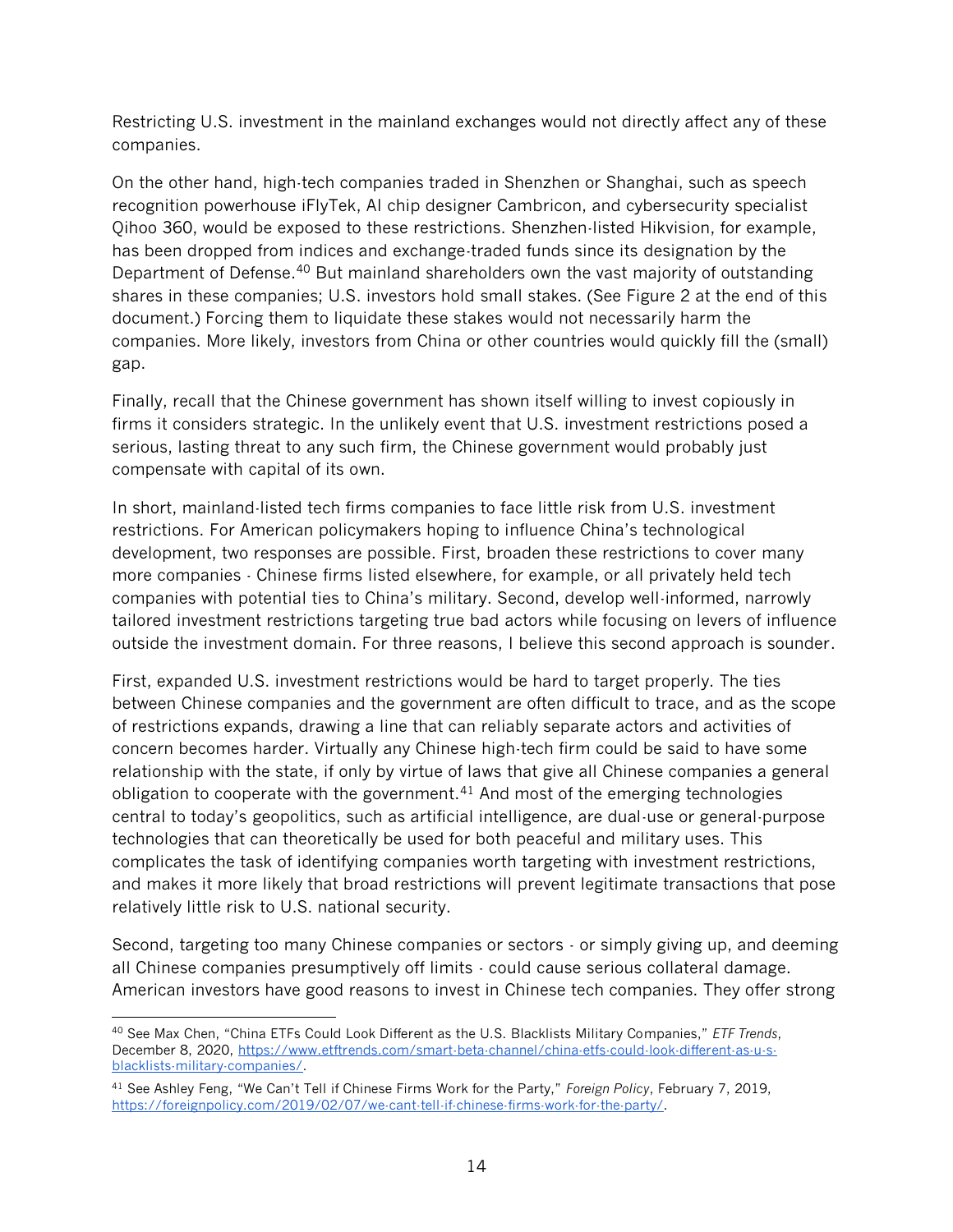returns and an important opportunity to diversify portfolios; private-market investment in Chinese companies can also help U.S. corporations unlock lucrative Chinese markets and access Chinese talented workers. Given these benefits, it's unsurprising that despite severe geopolitical headwinds, American companies are still taking stakes in Chinese startups, American financial institutions are maintaining their positions in China's publicly traded tech firms as the law permits, and American investment managers continue to recommend investing in China.<sup>42</sup> Any restrictions strong enough to significantly disrupt U.S. China investment flows would deny American investors the significant benefits of exposure to the Chinese market, with unpredictable and possibly severe economic harm ensuing.

Third, expanded restrictions might not meaningfully limit the targeted firms' and sectors' access to capital. There is plenty of money in the world, and much of it is beyond America's reach; investors around the world, and in China itself, are eager to tap the Chinese tech market. Already, there is evidence that firms in other East Asian countries and in Europe and are not necessarily receptive to American calls to "decouple" from China.<sup>43</sup> At a minimum, similar dynamics would probably blunt the effect of expanded U.S. investment restrictions.

To be clear, there are good reasons for American policymakers to consider restricting investments in China's technology sector. Tech firms listed on the mainland exchanges are implicated in grave human rights abuses, and intentionally or not, their technology enables the Chinese Communist Party and its strategy for continued authoritarian rule.<sup>44</sup> It is reasonable to believe that American capital should not be used for these ends. We should restrict U.S. investment, consistently and transparently, in companies that violate human rights, but we can't assume these policies will necessarily slow China's technological development.

<sup>42</sup> See, e.g., Michael Hood et al., *Understanding the opportunity in Chinese equities* (J.P. Morgan Asset Management, June 18, 2020), [https://am.jpmorgan.com/ca/en/asset-management/institutional/insights/portfolio-](https://am.jpmorgan.com/ca/en/asset-management/institutional/insights/portfolio-insights/equity/understanding-the-opportunity-in-chinese-equities/)

[insights/equity/understanding-the-opportunity-in-chinese-equities/](https://am.jpmorgan.com/ca/en/asset-management/institutional/insights/portfolio-insights/equity/understanding-the-opportunity-in-chinese-equities/) (China "offers a range of opportunities, along with certain risks. Our view of these opportunities is built on the belief that China will continue to deliver superior nominal economic growth relative to other markets over our 10- to 15-year forecast period . . . . To be sure, it may seem an inopportune time to even think about, let alone increase, your allocation to China's equity markets, given the steady drip of negative U.S. news dampening sentiment, the Holding Foreign Companies Accountable Act, the Uyghur Human Rights Policy Act, the revocation of Hong Kong's special status and the re-escalation of U.S.-China trade tensions, to name but a few. . . . Yet the fact remains that China is in the early stages of a financial evolution that will likely offer patient investors a significant opportunity over the next 10 to 15 years. And it is important to remember that periods of uncertainty, like today, can offer opportunities for those willing to look through the news and focus on earnings per share (EPS) growth, which ultimately drives investment returns.").

<sup>43</sup> See, e.g., PRC Ministry of Commerce, "Paid-in investment up 6.2% in 2020, hitting record high," January 22, 2021, [http://english.mofcom.gov.cn/article/newsrelease/significantnews/202101/20210103033600.shtml;](http://english.mofcom.gov.cn/article/newsrelease/significantnews/202101/20210103033600.shtml) Mitsuru Obe, "Decoupling denied: Japan Inc. lays its bets on China," *Nikkei Asia*, February 10, 2021, [https://asia.nikkei.com/Spotlight/The-Big-Story/Decoupling-denied-Japan-Inc.-lays-its-bets-on-China.](https://asia.nikkei.com/Spotlight/The-Big-Story/Decoupling-denied-Japan-Inc.-lays-its-bets-on-China)

<sup>44</sup> See, e.g., Will Knight, "MIT Cuts Ties With a Chinese AI Firm Amid Human Rights Concerns," *Wired*, April 21, 2020,<https://www.wired.com/story/mit-cuts-ties-chinese-ai-firm-human-rights/>; Ben Dooley, "Chinese Firms Cash In On Xinjiang's Growing Police State," *Agence France-Presse* (June 27, 2018), [https://www.afp.com/en/chinese](https://www.afp.com/en/chinese-firms-cash-xinjiangs-growing-police-state)[firms-cash-xinjiangs-growing-police-state.](https://www.afp.com/en/chinese-firms-cash-xinjiangs-growing-police-state)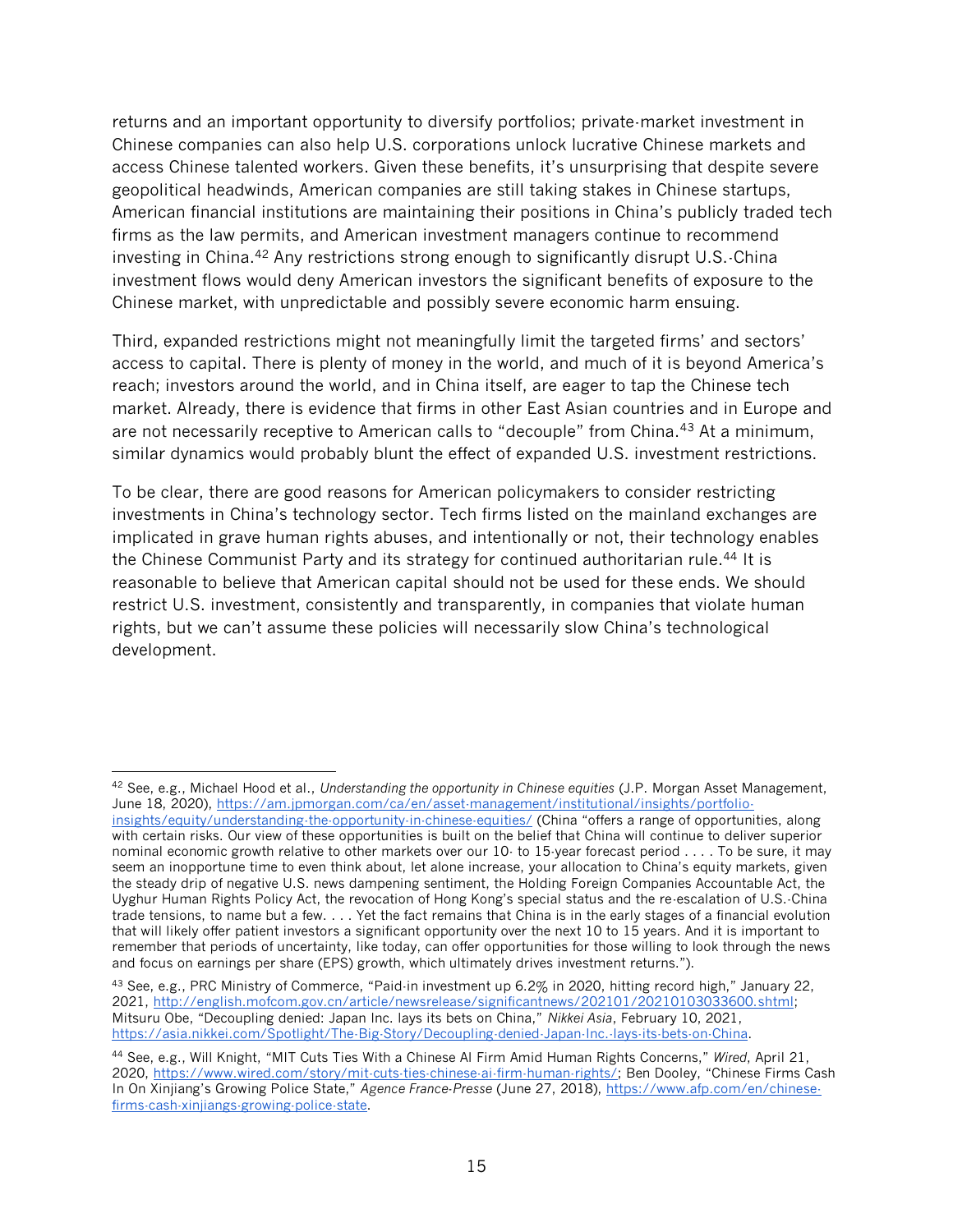## **Any U.S. restrictions on investment in China should be multilateral, better informed, and part of a broader strategy to maintain the technological advantage of the United States and its democratic allies**

If investment restrictions are imposed in some form, U.S. policymakers do have some ways to make them more likely to have an impact. But in parallel, and probably more importantly, policymakers should exploit America's larger and more durable advantages over China in other domains.

#### Any investment restrictions should be multilateral

As noted above, U.S. investors are part of a global marketplace. If new laws force Americans to withdraw from profitable investments on the mainland, investors elsewhere will be happy to take their place. For this reason, unilateral U.S. investment restrictions are much less likely to alter China's technological trajectory.

Even multilateral restrictions may not have the desired effect, though. For example, public data suggest the mainland-listed tech companies listed in Figure 2 have few foreign investors at all, so foreign-imposed restrictions (whether unilateral or multilateral) may not directly affect them. Multilateral restrictions may also need to be narrowed in order to achieve consensus with foreign partners, but a narrower set of more effective restrictions would seem more valuable than a broader set of relatively toothless ones.

#### Properly targeted investment restrictions may be possible, but require better information

The FY2021 National Defense Authorization Act (PL 116-283) broadened the range of firms potentially subject to Section 1237 investment restrictions, including by expanding the definition of Chinese "military companies" to include "contributors" to China's military-civil fusion strategy.<sup>45</sup> Within this broad remit, if U.S. policymakers could target the channels and companies of greatest concern, investment restrictions could conceivably help contain the Chinese government's more troubling technological ambitions and avoid collateral damage. But this sort of careful targeting requires a richer understanding of China's technological ecosystem than we currently have.

Our knowledge is especially limited with respect to private-market investments, such as venture capital, which are not subject to securities disclosure laws. From a technology transfer perspective, transactions involving Chinese *investors* and U.S. *targets* are usually assumed to be riskier. That may be true in general, but Chinese startups - and, indirectly, the domestic industries in which they participate - also benefit from U.S. investment, and not just in the form of capital. In particular, private-market investors may also provide technical and

<sup>45</sup> See § 1260H(c) of the FY2021 National Defense Authorization Act, available at [https://www.congress.gov/bill/116th-congress/house-bill/6395/text.](https://www.congress.gov/bill/116th-congress/house-bill/6395/text)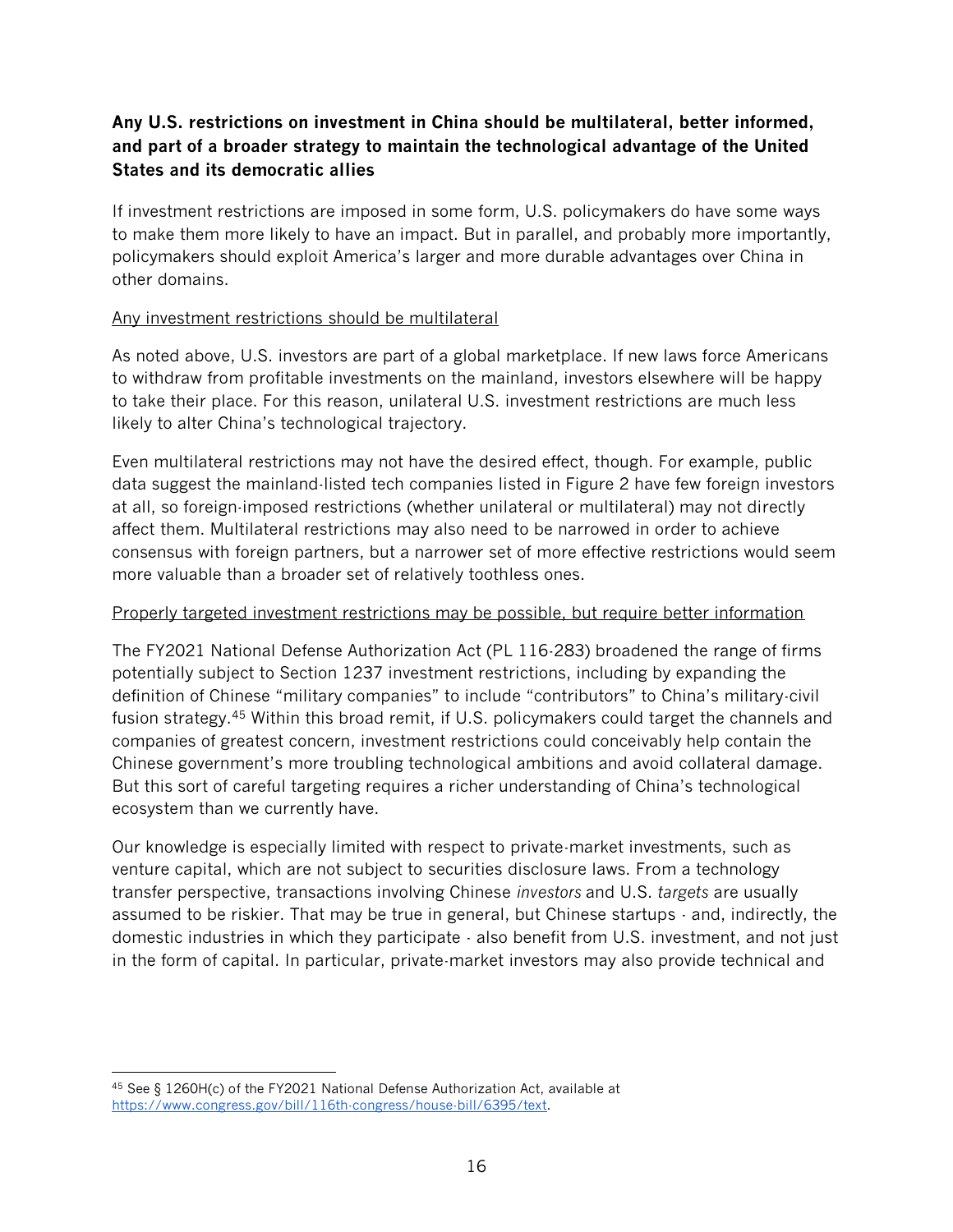financial expertise, connections to potential customers and collaborators, market intelligence, and so on.<sup>46</sup>

To reliably identify when these transfers pose unacceptable risks and should be restricted, policymakers need to know, at a minimum:

- Which U.S.-to-China transactions are taking place or being considered
- Whether the U.S. investors have unique expertise or other resources
- Whether these resources are likely to be shared with the Chinese targets as a result of the transaction
- Whether the targets have other ways to access the same resources
- Whether the targets' activities are directly relevant to national security or to technological areas of particular interest to the Chinese government
- The nature, extent, and consistency of the targets' relationship with the Chinese authorities
- What benefit the U.S. investors stand to gain from the transactions

To my and my colleagues' knowledge, there is no office or agency, inside or outside government, that is currently able to provide this comprehensive view, whether in specific sectors or more broadly. Without it, restrictions on China-bound investments could inadvertently block innocuous deals and allow dangerous ones through. The federal government should invest in the analytic capacity that is needed to gain this comprehensive view - including, critically, stronger open-source intelligence capabilities related to China's science and technology ecosystem.<sup>47</sup> Doing so would both improve potential restrictions on U.S. investment in China and bolster other efforts to meet China's technological challenge in the decades to come.

#### Focus on American advantages in other domains

Capital, particularly American capital, is not currently a limiting factor in China's technology industry. I expect restrictions on US-China capital flows will be useful primarily to the extent they indirectly capture other, more critical resources flowing alongside the money, such as talent and expertise. Focusing more directly on these critical resources could yield better results.

For instance, America's ability to attract the world's top scientists, engineers, and entrepreneurs is a unique asset - one that fueled our economic, scientific, and military

<sup>46</sup> See, e.g., Samir Kaji et al., *Inside the Minds of Corporate Venture Capitalists* (CBInsights, December 10, 2015), [https://www.cbinsights.com/research/inside-corporate-vc-minds/.](https://www.cbinsights.com/research/inside-corporate-vc-minds/)

<sup>47</sup> See William Hannas and Huey-Meei Chang, *China's STI Operations: Monitoring Foreign Science and Technology Through Open Sources* (Center for Security and Emerging Technology, January 2021), [https://cset.georgetown.edu/research/chinas-sti-operations/.](https://cset.georgetown.edu/research/chinas-sti-operations/)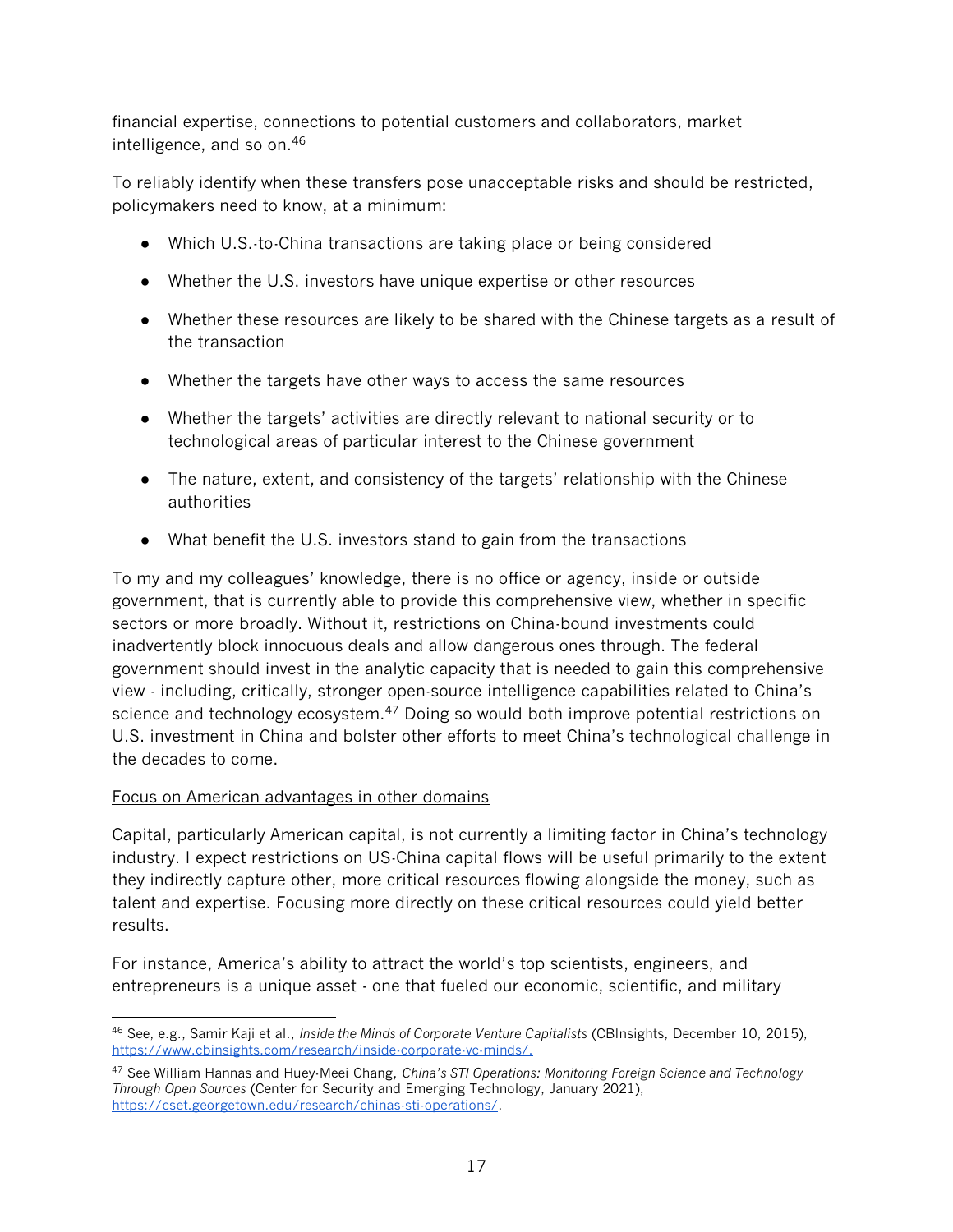supremacy throughout the twentieth century. Today, Xi Jinping has described talent as "the first resource" in his country's quest for technological independence, and China is aggressively working to attract talented foreigners and Chinese expatriates, with mixed results.<sup>48</sup> In my judgment, consolidating the U.S. talent recruitment advantage over China by investing in research and development, strengthening our higher education system, and fixing outdated and restrictive immigration laws - would do more for America's national security than restricting outbound investment.

Talent is the most obvious place to start, but the United States has other assets that are worth protecting. These include robust alliances with technologically sophisticated peer nations; dominant positions in certain "chokepoint" technologies fundamental to a wide range of capabilities, especially when allies' capabilities are taken into account; a diminished but enduring "soft power" advantage; and a market-driven economic system in which innovators and entrepreneurs can thrive.<sup>49</sup> If America wants to remain a contender in the global competition for technological leadership, it must protect and build on these strengths.

<sup>48</sup> Remco Zwetsloot and Dahlia Peterson, "The US-China Tech Wars: China's Immigration Disadvantage," *The Diplomat*, December 31, 2019, [https://thediplomat.com/2019/12/the-us-china-tech-wars-chinas-immigration](https://thediplomat.com/2019/12/the-us-china-tech-wars-chinas-immigration-disadvantage/)[disadvantage/.](https://thediplomat.com/2019/12/the-us-china-tech-wars-chinas-immigration-disadvantage/)

<sup>49</sup> See generally Andrew Imbrie et al., *Agile Alliances: How the United States and Its Allies Can Deliver a Democratic Way of AI* (Center for Security and Emerging Technology, February 2020), [https://cset.georgetown.edu/research/agile](https://cset.georgetown.edu/research/agile-alliances/)[alliances/;](https://cset.georgetown.edu/research/agile-alliances/) Saif M. Khan, *The Semiconductor Supply Chain: Assessing National Competitiveness* (Center for Security and Emerging Technology, January 2021), [https://cset.georgetown.edu/research/the-semiconductor-supply](https://cset.georgetown.edu/research/the-semiconductor-supply-chain/)[chain/.](https://cset.georgetown.edu/research/the-semiconductor-supply-chain/)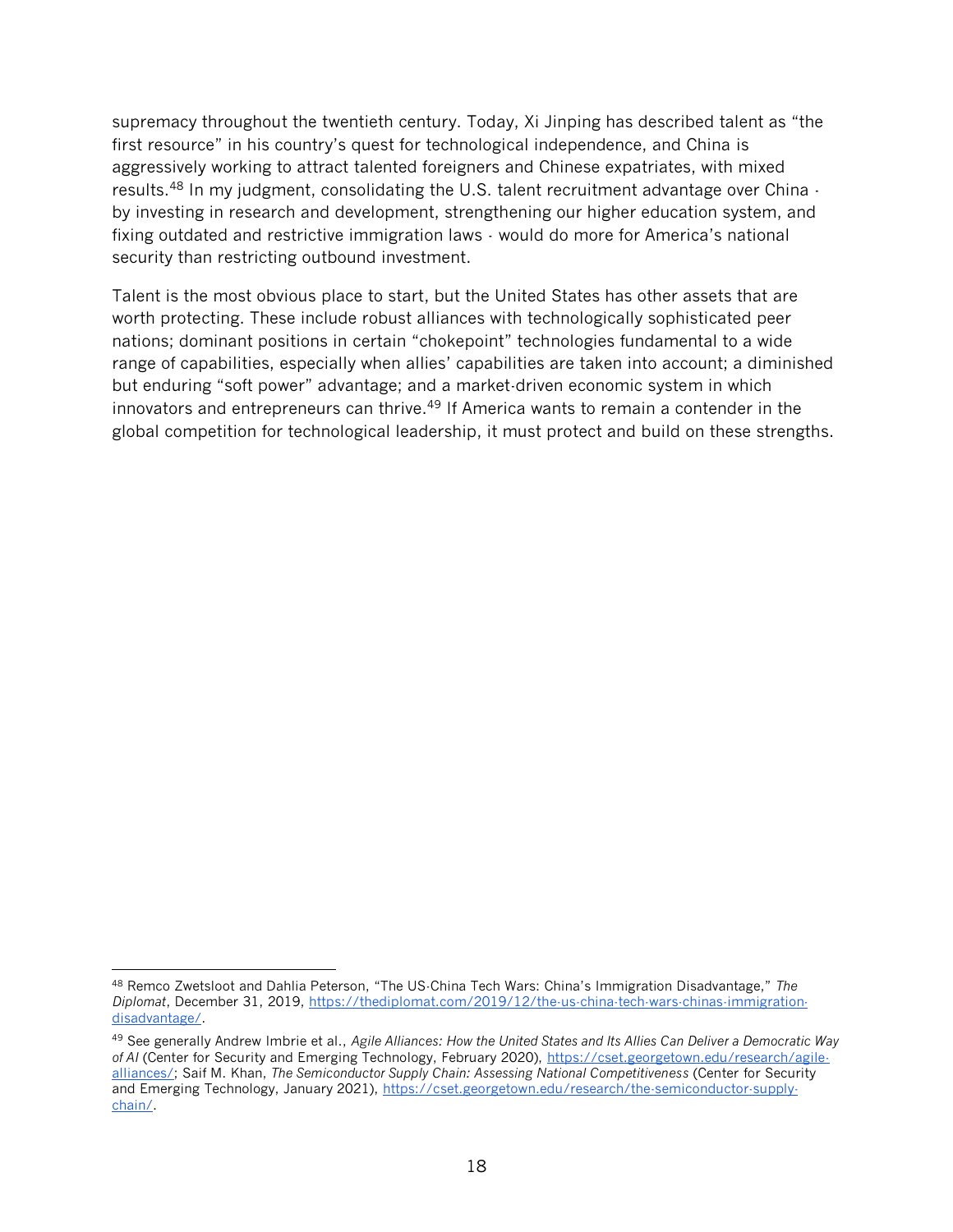**Figure 1: Corporate venture capital investments involving foreign investors and Chinese targets, 2016-2020**

| <b>Investor country</b> | <b>Number of investments</b> |  |
|-------------------------|------------------------------|--|
| <b>United States</b>    | 256                          |  |
| Singapore               | 112                          |  |
| Taiwan                  | 79                           |  |
| Japan                   | 66                           |  |
| <b>Great Britain</b>    | 62                           |  |
| South Korea             | 40                           |  |
| Germany                 | 39                           |  |
| France                  | 18                           |  |
| Portugal                | 18                           |  |
| Switzerland             | 15                           |  |
| <b>Netherlands</b>      | 10                           |  |
| Other/unknown           | 65                           |  |
| <b>Total</b>            | 780                          |  |

Source: CSET analysis of Crunchbase data extracted March 2021. Corporate venture investors are defined as investors that either a) are publicly traded, b) have more than five thousand employees or c) are subsidiaries of such organizations. Hong Kong-based investors are counted as domestic. For further details, see Rebecca Kagan et al., *Corporate Investors in Top U.S. AI Startups* (Center for Security and Emerging Technology, February 2021), [https://cset.georgetown.edu/research/corporate-investors-in-top-u-s-ai-startups/.](https://cset.georgetown.edu/research/corporate-investors-in-top-u-s-ai-startups/)